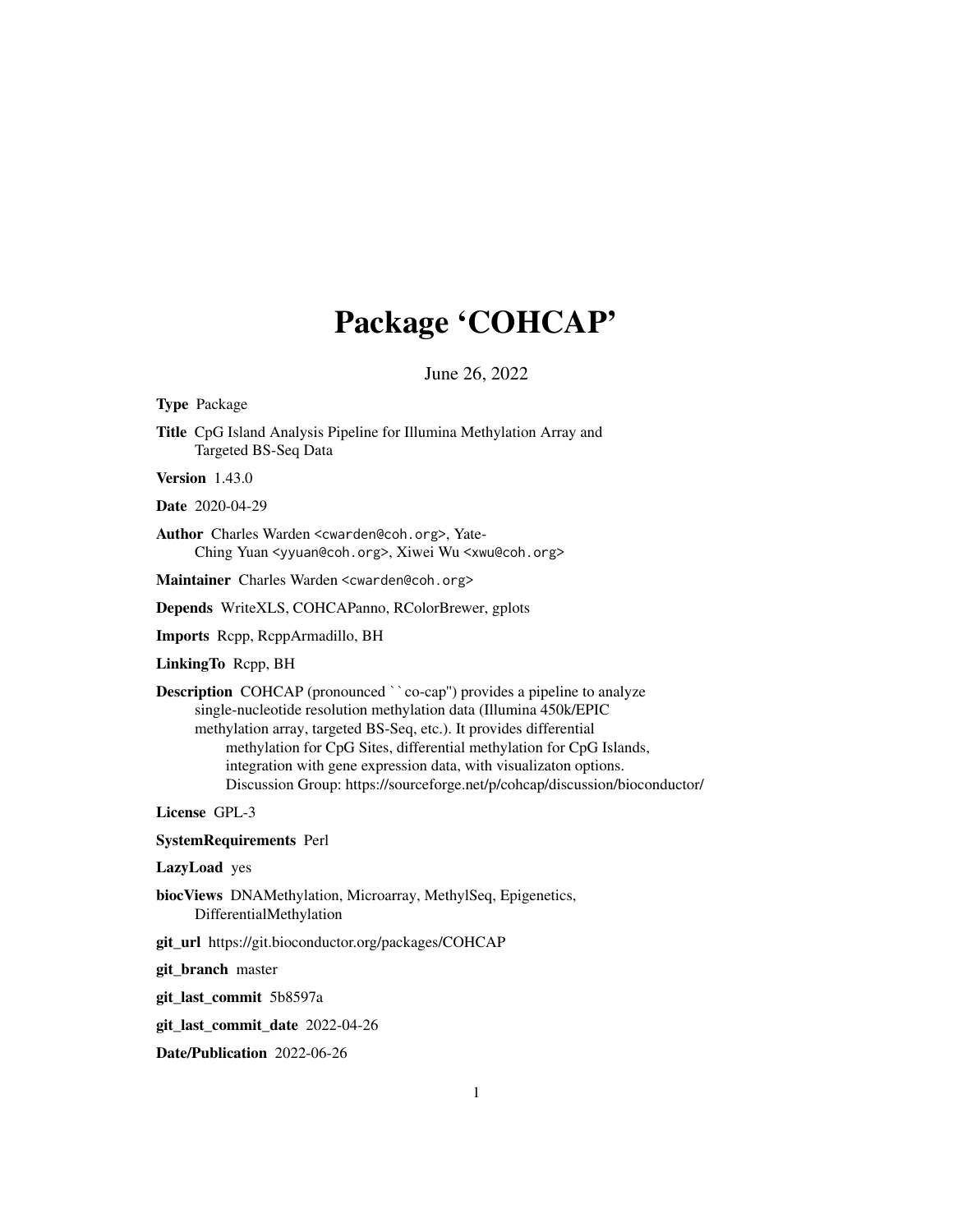# <span id="page-1-0"></span>R topics documented:

| Index |                                                                                                                           | 23 |
|-------|---------------------------------------------------------------------------------------------------------------------------|----|
|       |                                                                                                                           |    |
|       |                                                                                                                           |    |
|       |                                                                                                                           |    |
|       |                                                                                                                           |    |
|       |                                                                                                                           |    |
|       |                                                                                                                           |    |
|       |                                                                                                                           |    |
|       |                                                                                                                           |    |
|       |                                                                                                                           |    |
|       | $COHCAP. avg. by is land \dots \dots \dots \dots \dots \dots \dots \dots \dots \dots \dots \dots \dots \dots \dots \dots$ |    |
|       |                                                                                                                           |    |

COHCAP.annotate *Annotation for CpG Sites*

# Description

Provides annotations (chromosome, location, gene, and CpG island) for CpG sites from a specified annotation file.

Annotations for common platforms are provided with COHCAP (with respect to hg19). Custom annotation files can also be provided.

Output files will be created in the "Raw\_Data" subfolder.

# Usage

```
COHCAP.annotate(beta.file, project.name, project.folder,
platform, annotation.file = NULL,
output.format = "txt")
```

| beta.file    | Table of beta / percentage methylation values. CpG sites are represented in rows.                                                                                                                      |
|--------------|--------------------------------------------------------------------------------------------------------------------------------------------------------------------------------------------------------|
|              | Samples are represented in columns.                                                                                                                                                                    |
| project.name | Name for COHCAP project. This determines the names for output files.                                                                                                                                   |
|              | project.folder Folder for COHCAP output files                                                                                                                                                          |
| platform     | Annotation file to be used. Enter "450k-UCSC" for UCSC CpG Islands for 450k<br>array probes, "450k-HMM" for HMM CpG Islands for 450k array probes, "27k"<br>for UCSC CpG Islands for 27k array probes. |
|              | If none of these pre-defined annotations are acceptable, please enter "custom"<br>for the platform and provide an annotation file.                                                                     |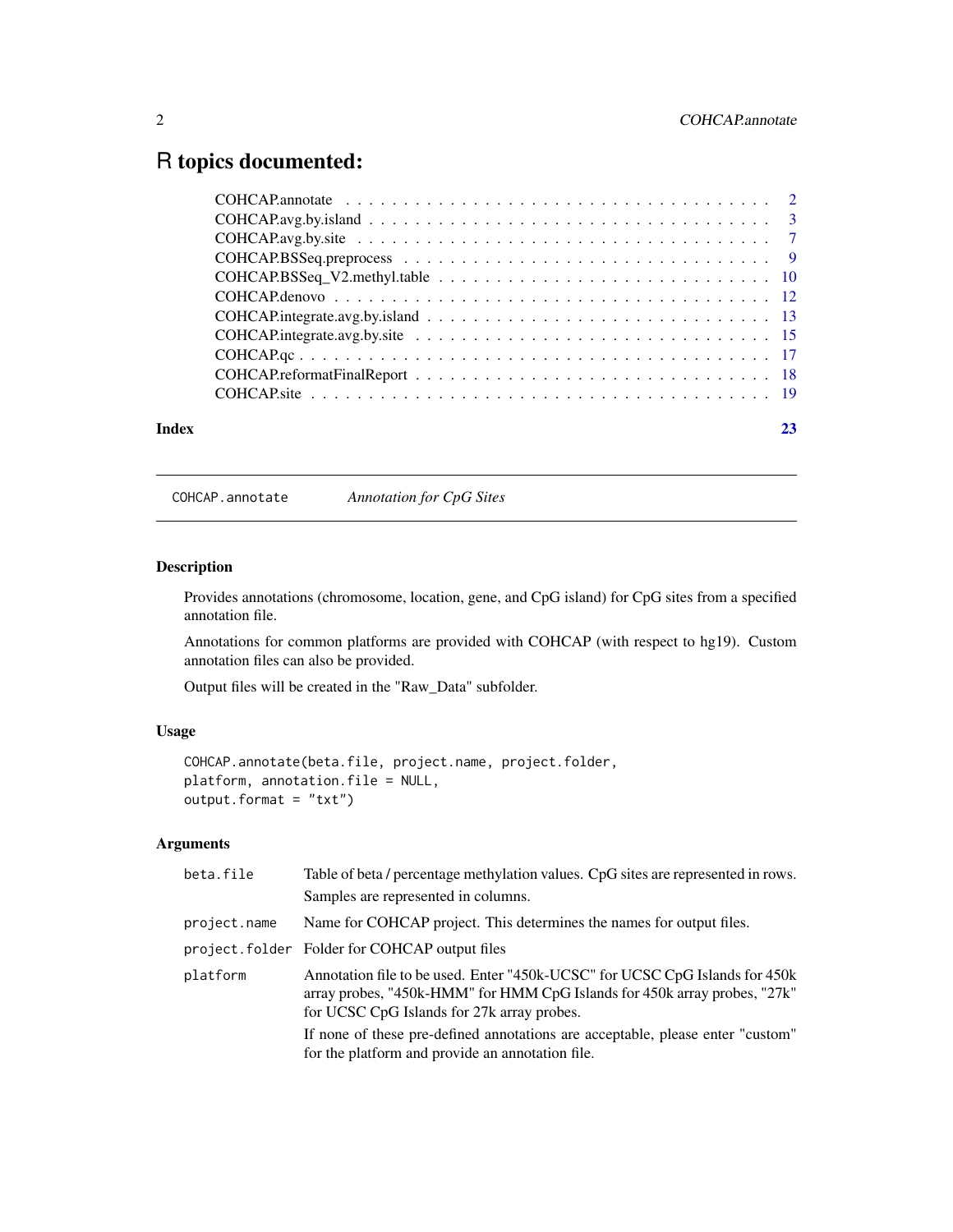### <span id="page-2-0"></span>annotation.file

|               | Annotation file to be used for a custom platform. This variable is not used for    |
|---------------|------------------------------------------------------------------------------------|
|               | common, pre-defined annotation files.                                              |
|               | The annotation file should be a tab-delimited text file with the header "SiteID"   |
|               | Chr Loc Gene Island", with columns respectively specifying the CpG identifier      |
|               | (must match beta / percent methylation file), chromosome for CpG site, position    |
|               | for CpG site (preferably in hg19 coordinates), nearest gene mapping for CpG        |
|               | site, nearest CpG island mapping for CpG site.                                     |
| output.format | Format for output tables: 'xls' for Excel file, 'csv' for comma-separated file, or |
|               | 'txt' for tab-delimited text file.                                                 |

#### Value

Data frame of beta values (must be between 0 and 1) or percentage methylation values (must be between 0 and 100).

Just like the input table, the first column specifies the SiteID, CpG sites are represented on rows, samples are represented in samples (starting with the 6th column). Additionally, the 2nd column now specifies the CpG site chromosome, the 3rd column now specifies the CpG site position (in hg19 coordinates, for pre-defined annotation files), the 4th column lists the nearest gene mapping, and the 5th column lists the nearest CpG island mapping.

This data frame is used for quality control and differential methylation analysis.

#### See Also

COHCAP Discussion Group: http://sourceforge.net/p/cohcap/discussion/general/

#### Examples

library("COHCAP")

```
dir = system.file("extdata", package="COHCAP")
beta.file = file.path(dir,"GSE42308_truncated.txt")
project.folder = tempdir()#you may want to use getwd() or specify another folder
project.name = "450k_test"
```
beta.table = COHCAP.annotate(beta.file, project.name, project.folder, platform="450k-UCSC")

COHCAP.avg.by.island *CpG Island Differential Methylation Analysis (Average by Island Workflow).*

# **Description**

Provides statistics for CpG islands as well as a list of differentially methylated sites. CpG Island statistics are calculated by averaging beta values among samples per site and comparing the average beta values across groups (considering the pairing between sites).

List of differentially methylated islands will be created in the "CpG\_Island" folder. Table of statistics for all CpG islands will be created in the "Raw\_Data" folder.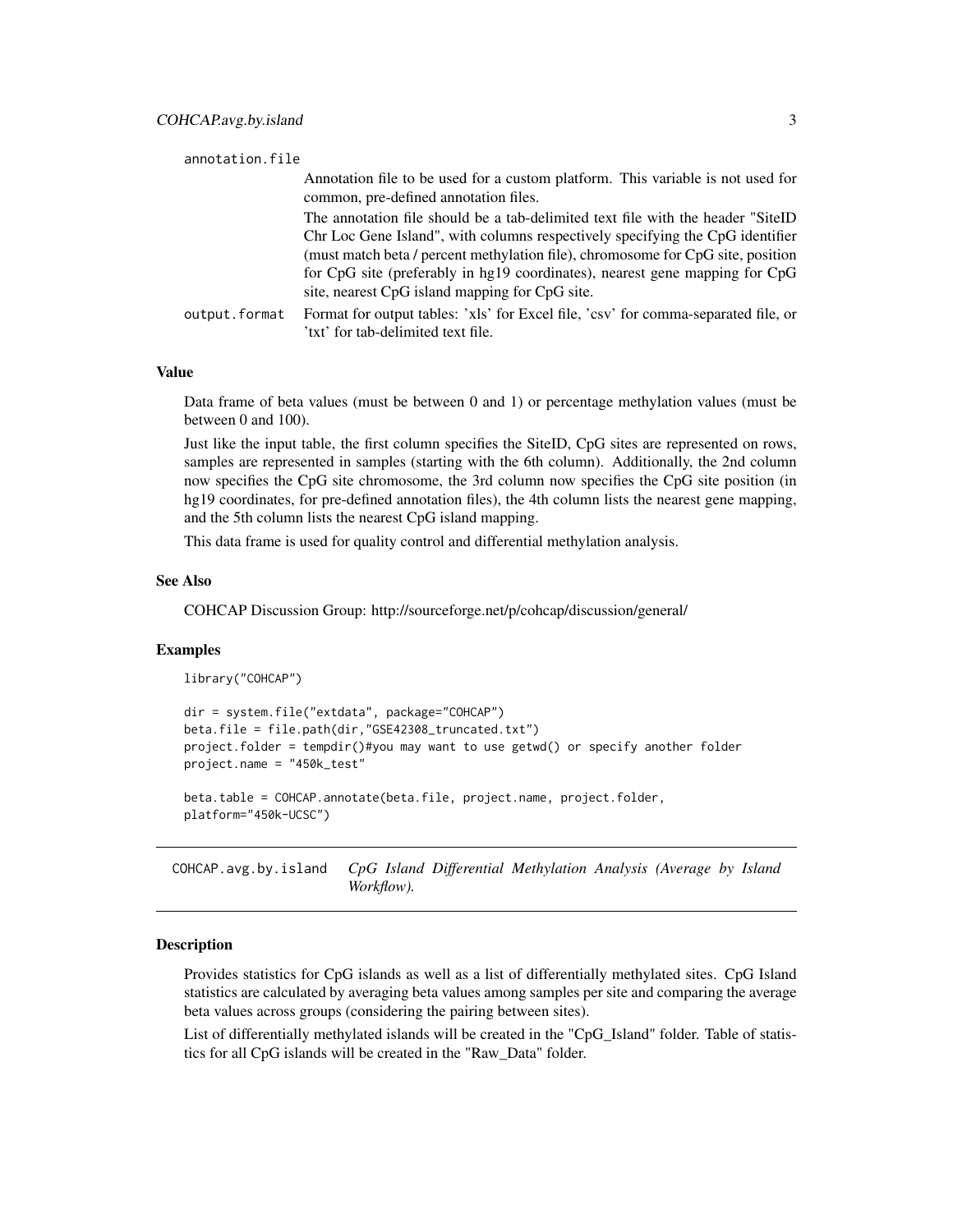# Usage

```
COHCAP.avg.by.island(sample.file, site.table, beta.table, project.name, project.folder,
methyl.cutoff=0.7, unmethyl.cutoff = 0.3, delta.beta.cutoff = 0.2,
pvalue.cutoff=0.05, fdr.cutoff=0.05,
num.groups=2, num.sites=4, plot.box=TRUE, plot.heatmap=TRUE,
paired=FALSE, ref="none", lower.cont.quantile=0, upper.cont.quantile=1,
max.cluster.dist = NULL, alt.pvalue="none",
output.format = "txt", gene.centric=TRUE, heatmap.dist.fun="Euclidian")
```

| sample.file       | Tab-delimited text file providing group attributions for all samples considered<br>for analysis.                                                                                                                                                                                                                                                                                                                                                                                    |  |
|-------------------|-------------------------------------------------------------------------------------------------------------------------------------------------------------------------------------------------------------------------------------------------------------------------------------------------------------------------------------------------------------------------------------------------------------------------------------------------------------------------------------|--|
| beta.table        | Data frame with CpG sites in columns (with DNA methylation represented as<br>beta values or percentage methylation), samples in columns, and CpG site an-<br>notations are included (in columns 2-5).<br>The COHCAP.annotate function automatically creates this file.                                                                                                                                                                                                              |  |
| site.table        | Data frame with differentially methylated CpG site statistics (one row per CpG<br>site) and CpG site annotations (in columns 2-5).<br>The COHCAP.site function automatically creates this file.                                                                                                                                                                                                                                                                                     |  |
| project.name      | Name for COHCAP project. This determines the names for output files.                                                                                                                                                                                                                                                                                                                                                                                                                |  |
| project.folder    | Folder for COHCAP output files                                                                                                                                                                                                                                                                                                                                                                                                                                                      |  |
| methyl.cutoff     | Minimum beta or percentage methylation value to be used to define a methylated<br>CpG island. Default is 0.7 (used for beta values), which would correspond to 70<br>Used for either 1-group or 2-group comparison.                                                                                                                                                                                                                                                                 |  |
| unmethyl.cutoff   |                                                                                                                                                                                                                                                                                                                                                                                                                                                                                     |  |
|                   | Minimum beta or percentage methylation value to be used to define an unmethy-<br>lated CpG island. Default is 0.3 (used for beta values), which would correspond<br>to 30 Used for either 1-group or 2-group comparison.                                                                                                                                                                                                                                                            |  |
| max.cluster.dist  |                                                                                                                                                                                                                                                                                                                                                                                                                                                                                     |  |
|                   | Update annotations by running de-novo clustering within each set of provided<br>annotations. This is the maximum distance (in bp) between filtered sites with<br>a consistent delta-beta sign. This can produce more than one cluster per pre-<br>existing annotation. Set to NULL by default, to run standard COHCAP al-<br>gorithm. If you would like to test this function, I would recommend a value<br>between 50 and 500 bp. Only valid for 2-group or continuous comparison. |  |
| delta.beta.cutoff |                                                                                                                                                                                                                                                                                                                                                                                                                                                                                     |  |
|                   | The minimum absolute value for delta-beta values (mean treatment beta - mean<br>reference beta) to define a differentially methylated CpG island. Only used for<br>2-group comparison (and continuous comparison, where delta beta is max - min<br>beta, with sign based upon correlation coefficient).                                                                                                                                                                             |  |
| pvalue.cutoff     | Maximum p-value allowed to define an island as differentially methylated. Used<br>only for comparisons with at least 2 groups (with 3 replicates per group)                                                                                                                                                                                                                                                                                                                         |  |
| fdr.cutoff        | Maximum False Discovery Rate (FDR) allowed to define an island as differ-<br>entially methylated. Used only for comparisons with at least 2 groups (with 3<br>replicates per group)                                                                                                                                                                                                                                                                                                 |  |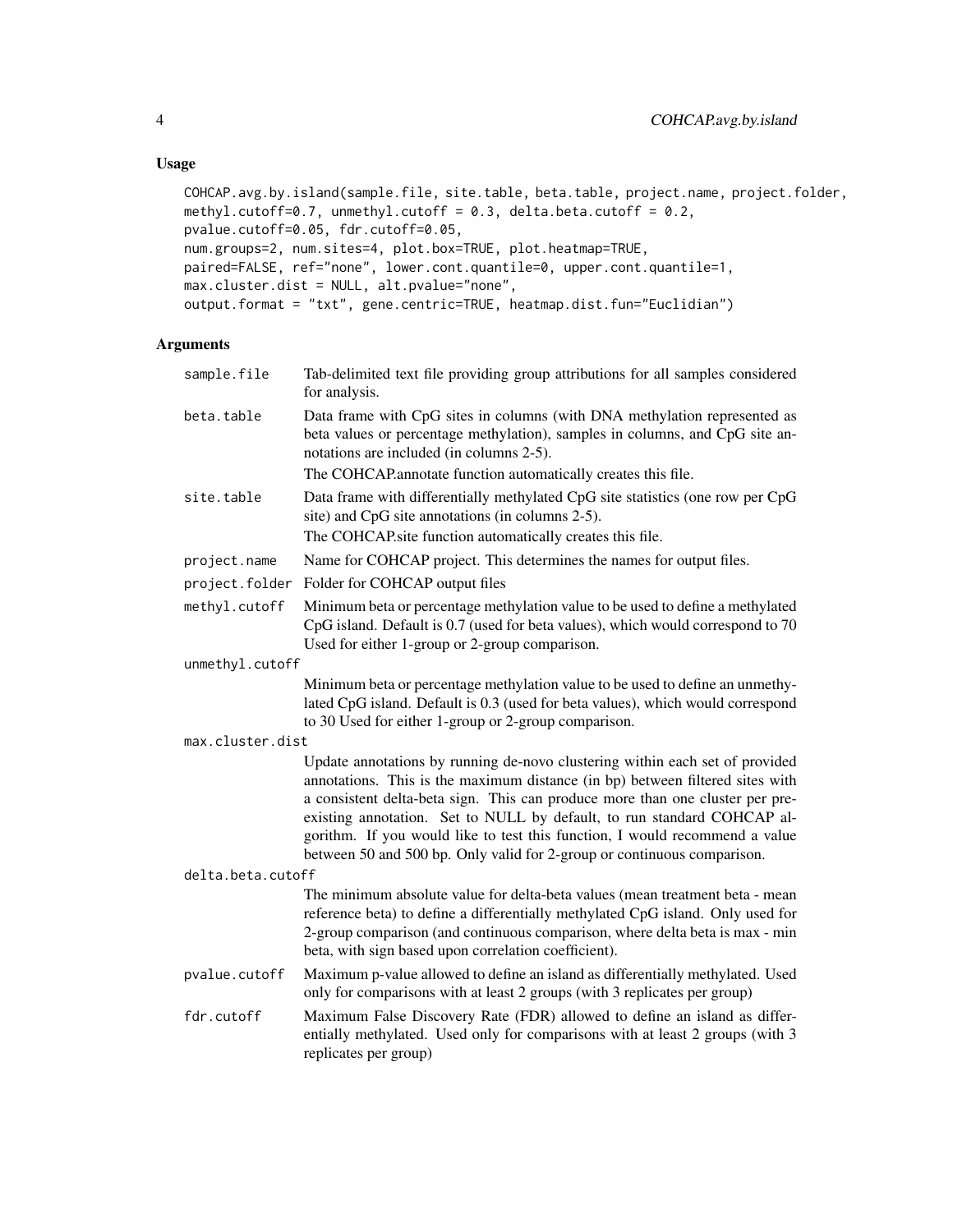| num.groups          | Number of groups described in sample description file. COHCAP algorithm<br>differs when analysing 1-group, 2-group, or >2-group comparisons. COHCAP<br>cannot currently analyze continuous phenotypes.                                                                                                                                                                                                                                                                                                                                                |
|---------------------|-------------------------------------------------------------------------------------------------------------------------------------------------------------------------------------------------------------------------------------------------------------------------------------------------------------------------------------------------------------------------------------------------------------------------------------------------------------------------------------------------------------------------------------------------------|
| num.sites           | Minimum number of differentially methylated sites to define a differentially<br>methylated CpG island.                                                                                                                                                                                                                                                                                                                                                                                                                                                |
| ref                 | Reference group used to define baseline methylation levels. Set to "continuous"<br>for a continuous primary variable. Otherwise, only used for 2-group compari-<br>son.                                                                                                                                                                                                                                                                                                                                                                               |
| plot.box            | Logical value: Should box-plots be created to visualize CpG island differential<br>methylation? If using a continuous primary variable, line plots are provided<br>instead of box plots.                                                                                                                                                                                                                                                                                                                                                              |
| plot.heatmap        | Logical value: Should heatmap be created to visualize CpG island differential<br>methylation?                                                                                                                                                                                                                                                                                                                                                                                                                                                         |
| lower.cont.quantile |                                                                                                                                                                                                                                                                                                                                                                                                                                                                                                                                                       |
|                     | For continuous analysis, what beta quantile should be the lower threshold for<br>calculating delta-beta values? Default = $0$ (minimum)                                                                                                                                                                                                                                                                                                                                                                                                               |
| upper.cont.quantile |                                                                                                                                                                                                                                                                                                                                                                                                                                                                                                                                                       |
|                     | For continuous analysis, what beta quantile should be the upper threshold for<br>calculating delta-beta values? Default = $1$ (maximum)                                                                                                                                                                                                                                                                                                                                                                                                               |
| paired              | A logical value: Is there any special pairing between samples in different groups?                                                                                                                                                                                                                                                                                                                                                                                                                                                                    |
|                     | If so, the pairing variable must be specified in the 3rd column of the sample<br>description file. Used for p-value calculation, so this only applies to comparisons<br>with at least 2 groups.                                                                                                                                                                                                                                                                                                                                                       |
|                     | If you have a secondary continuous variable (like age), you can set paired to<br>"continuous". COHCAP will then perform linear-regression analysis (convert-<br>ing primary categorical variable into continuous variable, if necessary)                                                                                                                                                                                                                                                                                                              |
| alt.pvalue          | Use alternative strategies for p-value calculations.                                                                                                                                                                                                                                                                                                                                                                                                                                                                                                  |
|                     | Be careful that the workflow matches the p-value calculation.                                                                                                                                                                                                                                                                                                                                                                                                                                                                                         |
|                     | For 'rANOVA.1way', use ANOVA (R function) instead of t-test (for 1-variable,<br>2-group comparison). Might be helpful when SD is 0.                                                                                                                                                                                                                                                                                                                                                                                                                   |
|                     | For 'cppANOVA.1way', use ANOVA (C++ code) instead of t-test (for 1-variable,<br>2-group comparison). Helps decrease run-time relative to R-code.                                                                                                                                                                                                                                                                                                                                                                                                      |
|                     | For 'cppANOVA.2way', use C++ code instead of R function for t-test (for 2-<br>variable, 2-group comparison). Helps decrease run-time relative to R-code, but<br>p-value may be different. For this implementation, I require having at replicates<br>for each interaction term (such as having replicate treatments with multiple back-<br>grounds, cell lines, etc.). If each sample has exactly one pair (as may be the case<br>with tumor-normal pairs), and you need to decrease the COHCAP run-time, you<br>may consider using 'cppPairedTtest'. |
|                     | For 'cppWelshTtest', use C++ code instead of R function for t-test (for 1-variable,<br>2-group comparison). Helps decrease run-time relative to R-code, but p-value<br>will be different than t.test() function (C++ code assumes unequal variance be-<br>tween groups).                                                                                                                                                                                                                                                                              |
|                     | For 'cppPairedTtest', use C++ code instead of R function for t-test (for 2-variable,<br>2-group comparison). Helps decrease run-time relative to R-code. T-test not                                                                                                                                                                                                                                                                                                                                                                                   |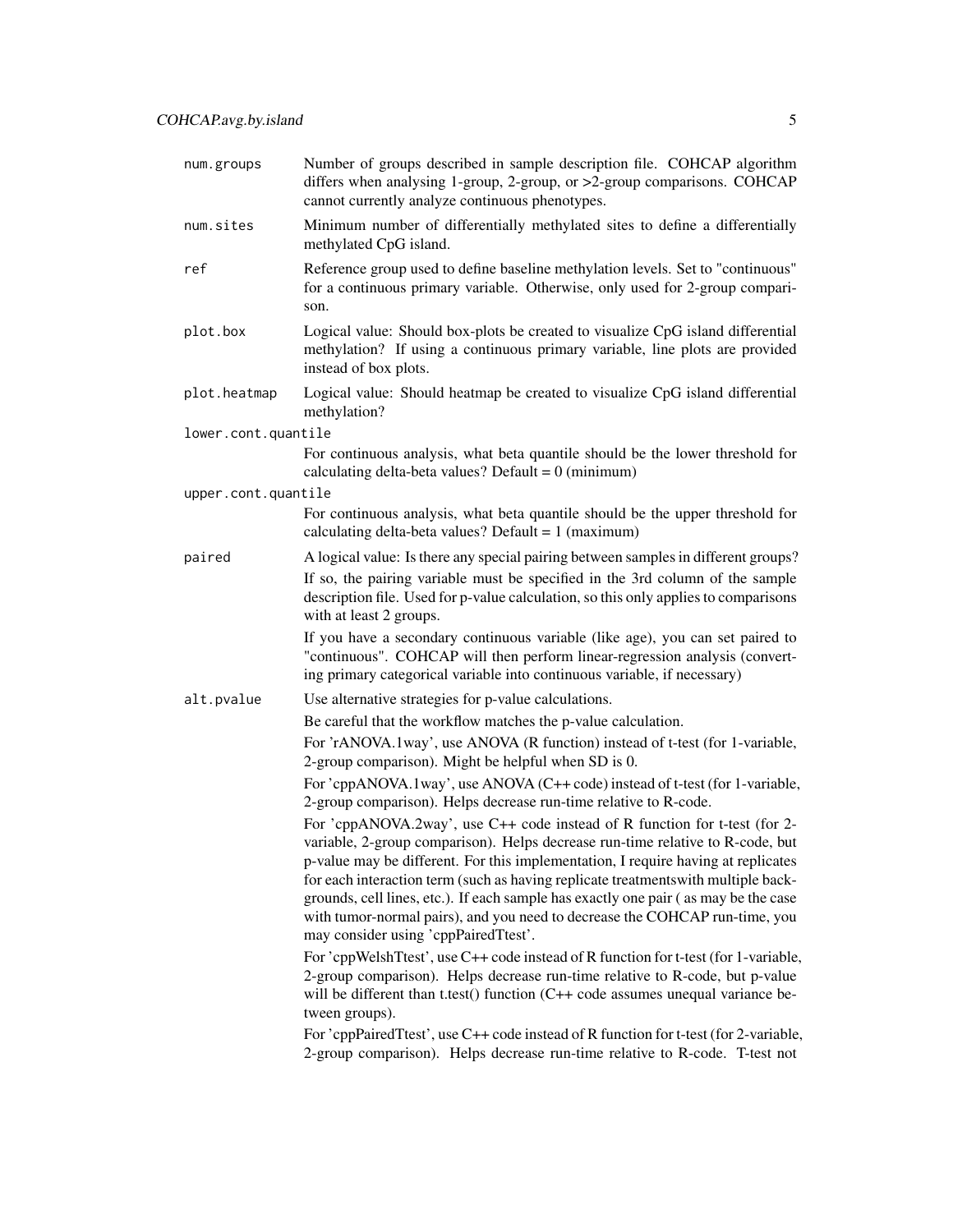|                  | usually paired in COHCAP, so p-value will be different than for 1-variable test.<br>May be useful if you need to speed up code and all measurements are paired.                                                                                                                           |
|------------------|-------------------------------------------------------------------------------------------------------------------------------------------------------------------------------------------------------------------------------------------------------------------------------------------|
|                  | For 'cppLmResidual.1var', use $C++$ code instead of R function for linear re-<br>gression (t-test for residuals). Only valid for continuous analysis with 1 vari-<br>able. WARNING: This code may less sensitive than normal lm() or ANOVA<br>with smaller sample sizes (such as $n=6$ ). |
|                  | For 'ReppArmadillo.fastLmPure', use 'fastLmPure' function within ReppAr-<br>madillo for linear regression, with R pt() t-distribution for p-value calculation.<br>This can help decrease the run-time, relative to the lm() function that is used by<br>default.                          |
|                  | Can be 'none','rANOVA.1way','RcppArmadillo.fastLmPure','cppANOVA.1way',<br>'cppANOVA.2way','cppWelshTtest', or 'cppPairedTtest'.                                                                                                                                                          |
| heatmap.dist.fun |                                                                                                                                                                                                                                                                                           |
|                  | Distance metric for clustering in heatmap.                                                                                                                                                                                                                                                |
|                  | Can be 'Euclidian' or 'Pearson Dissimilarity'.                                                                                                                                                                                                                                            |
| output.format    | Format for output tables: 'xls' for Excel file, 'csv' for comma-separated file, or<br>'txt' for tab-delimited text file                                                                                                                                                                   |
| gene.centric     | Should CpG islands not mapped to genes be ignored? Default: TRUE (Recom-<br>mended setting for integration with gene expession data)                                                                                                                                                      |

#### Value

List (island.list) with 2 data frames to be used for integration analysis:

beta.table = data frame of average beta (or percentage methylation) values across differentially methylated sites within a differentially methylated CpG island filtered.island.stats = differential methylation results for CpG Islands

#### See Also

COHCAP Discussion Group: http://sourceforge.net/p/cohcap/discussion/general/

# Examples

library("COHCAP")

```
dir = system.file("extdata", package="COHCAP")
beta.file = file.path(dir,"GSE42308_truncated.txt")
sample.file = file.path(dir,"sample_GSE42308.txt")
project.folder = tempdir()#you may want to use getwd() or specify another folder
project.name = "450k_avg_by_island_test"
```

```
beta.table = COHCAP.annotate(beta.file, project.name, project.folder,
platform="450k-UCSC")
filtered.sites = COHCAP.site(sample.file, beta.table, project.name,
project.folder, ref="parental")
island.list = COHCAP.avg.by.island(sample.file, filtered.sites,
beta.table, project.name, project.folder, ref="parental")
```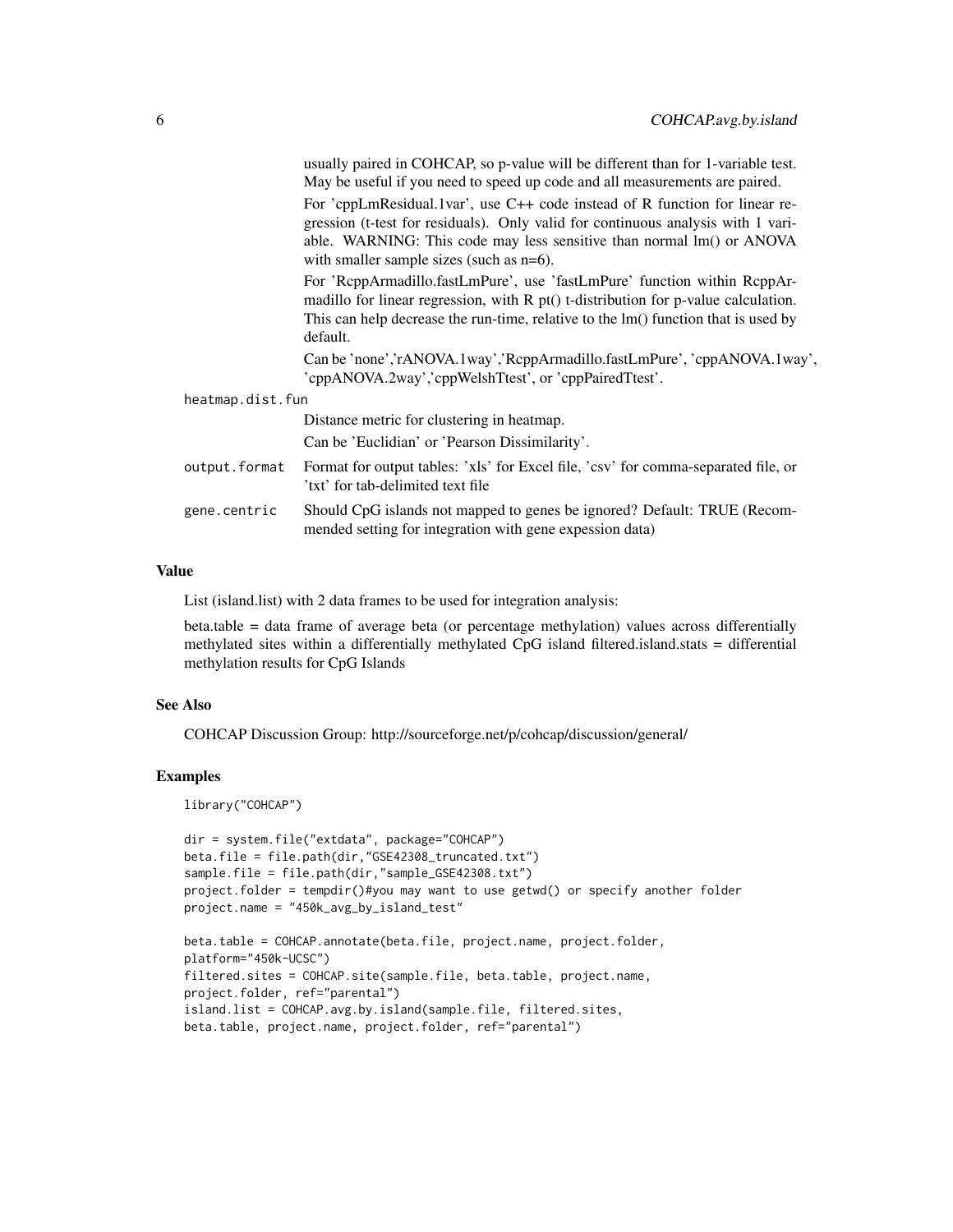<span id="page-6-0"></span>COHCAP.avg.by.site *CpG Island Differential Methylation Analysis (Average by Site Workflow).*

# Description

Provides statistics for CpG islands as well as a list of differentially methylated sites. CpG Island statistics are calculated by averaging beta values among samples per site and comparing the average beta values across groups (considering the pairing between sites).

List of differentially methylated islands will be created in the "CpG\_Island" folder. Table of statistics for all CpG islands will be created in the "Raw\_Data" folder.

# Usage

```
COHCAP.avg.by.site(site.table, project.name, project.folder,
methyl.cutoff=0.7, unmethyl.cutoff = 0.3,
delta. beta. cutoff = 0.2, pvalue. cutoff = 0.05,fdr.cutoff=0.05, num.groups=2, num.sites=4,
max.cluster.dist = NULL,
output.format = "txt")
```

| site.table        | Data frame with CpG site statistics (one row per CpG site) and CpG site anno-<br>tations (in columns $2-5$ ).                                                                                                                   |  |
|-------------------|---------------------------------------------------------------------------------------------------------------------------------------------------------------------------------------------------------------------------------|--|
|                   | The COHCAP site function automatically creates this file.                                                                                                                                                                       |  |
| project.name      | Name for COHCAP project. This determines the names for output files.                                                                                                                                                            |  |
| project.folder    | Folder for COHCAP output files                                                                                                                                                                                                  |  |
| methyl.cutoff     | Minimum beta or percentage methylation value to be used to define a methylated<br>CpG site. Default is 0.7 (used for beta values), which would correspond to 70<br>Used for either 1-group or 2-group comparison.               |  |
| unmethyl.cutoff   |                                                                                                                                                                                                                                 |  |
|                   | Minimum beta or percentage methylation value to be used to define an unmethy-<br>lated CpG site. Default is 0.3 (used for beta values), which would correspond to<br>30 Used for either 1-group or 2-group comparison.          |  |
| delta.beta.cutoff |                                                                                                                                                                                                                                 |  |
|                   | The minimum absolute value for delta-beta values (mean treatment beta - mean<br>reference beta) to define a differentially methylated CpG site. Only used for<br>2-group comparison.                                            |  |
| pvalue.cutoff     | Maximum p-value allowed to define a CpG island as differentially methylated.                                                                                                                                                    |  |
| fdr.cutoff        | Maximum False Discovery Rate (FDR) allowed to define CpG island as differ-<br>entially methylated.                                                                                                                              |  |
| num.groups        | Number of groups described in sample description file. COHCAP algorithm<br>differs when analysing 1-group, 2-group, or >2-group comparisons. COHCAP<br>cannot analyze continuous phenotypes using the Average-by-Site workflow. |  |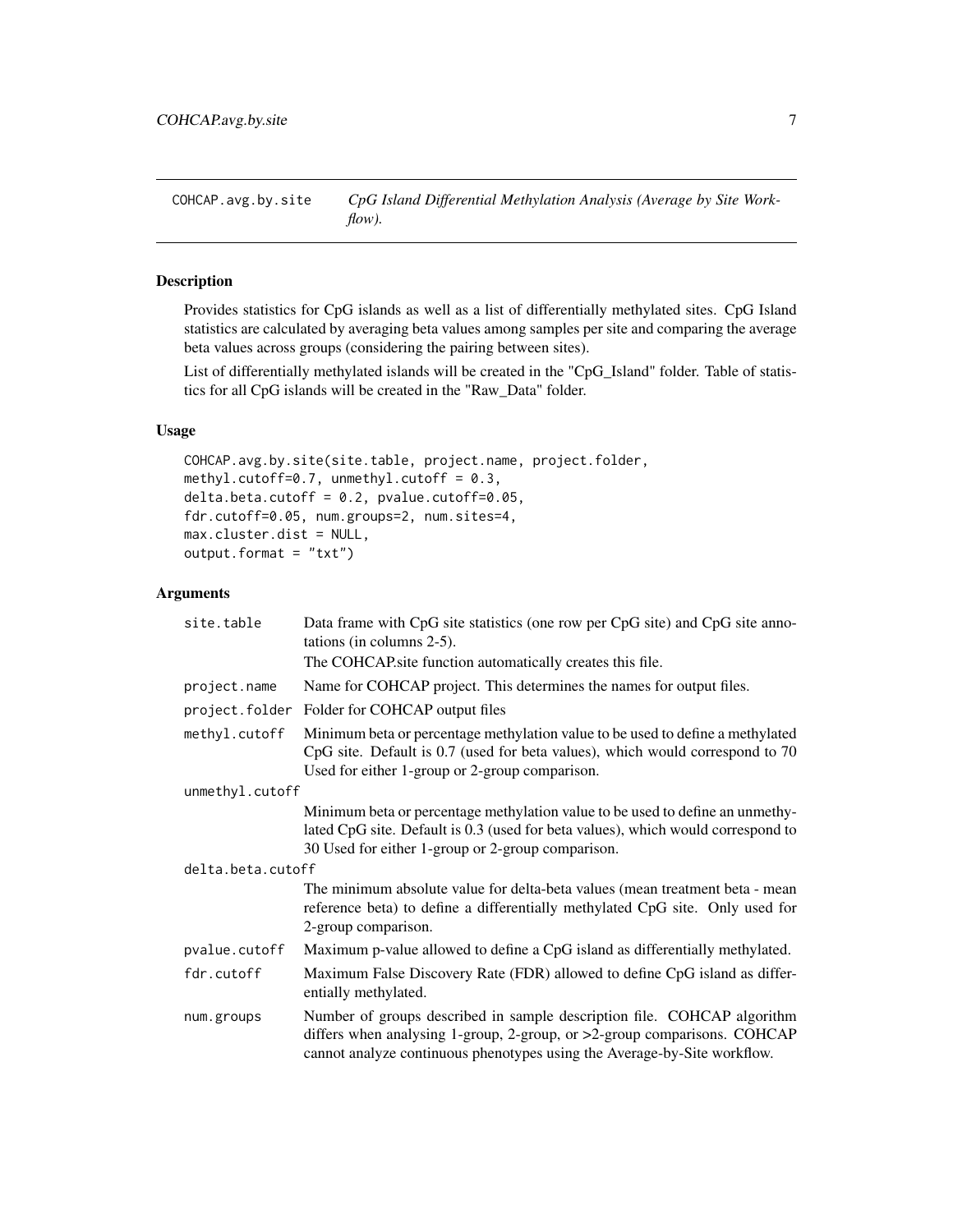| num.sites        | Minimum number of differentially methylated sites to define a differentially<br>methylated CpG island.                                                                                                                                                                                                                                                                                                                                                                              |
|------------------|-------------------------------------------------------------------------------------------------------------------------------------------------------------------------------------------------------------------------------------------------------------------------------------------------------------------------------------------------------------------------------------------------------------------------------------------------------------------------------------|
| max.cluster.dist |                                                                                                                                                                                                                                                                                                                                                                                                                                                                                     |
|                  | Update annotations by running de-novo clustering within each set of provided<br>annotations. This is the maximum distance (in bp) between filtered sites with<br>a consistent delta-beta sign. This can produce more than one cluster per pre-<br>existing annotation. Set to NULL by default, to run standard COHCAP al-<br>gorithm. If you would like to test this function, I would recommend a value<br>between 50 and 500 bp. Only valid for 2-group or continuous comparison. |
| output.format    | Format for output tables: 'xls' for Excel file, 'csv' for comma-separated file, or<br>'txt' for tab-delimited text file.                                                                                                                                                                                                                                                                                                                                                            |

#### Value

Data frame of average beta (or percentage methylation) statistics and/or p-value / false discovery rate statistics (per CpG island).

The content of the data frame depends upon the number of groups specified for analysis. All workflows provide p-values and FDR values. 1 and 2 group comparisons provide counts for methylated and unmethylated sites as well as an overall methylation status per island. >2 group comparisons only provide counts for the total number of differentially methylated sites.

This data frame can be used for integration analysis.

# See Also

COHCAP Discussion Group: http://sourceforge.net/p/cohcap/discussion/general/

#### Examples

```
library("COHCAP")
```

```
dir = system.file("extdata", package="COHCAP")
beta.file = file.path(dir,"GSE42308_truncated.txt")
sample.file = file.path(dir,"sample_GSE42308.txt")
project.folder = tempdir()#you may want to use getwd() or specify another folder
project.name = "450k_avg_by_site_test"
beta.table = COHCAP.annotate(beta.file, project.name, project.folder,
platform="450k-UCSC")
filtered.sites = COHCAP.site(sample.file, beta.table, project.name,
project.folder, ref="parental")
filtered.islands = COHCAP.avg.by.site(filtered.sites, project.name,
project.folder)
```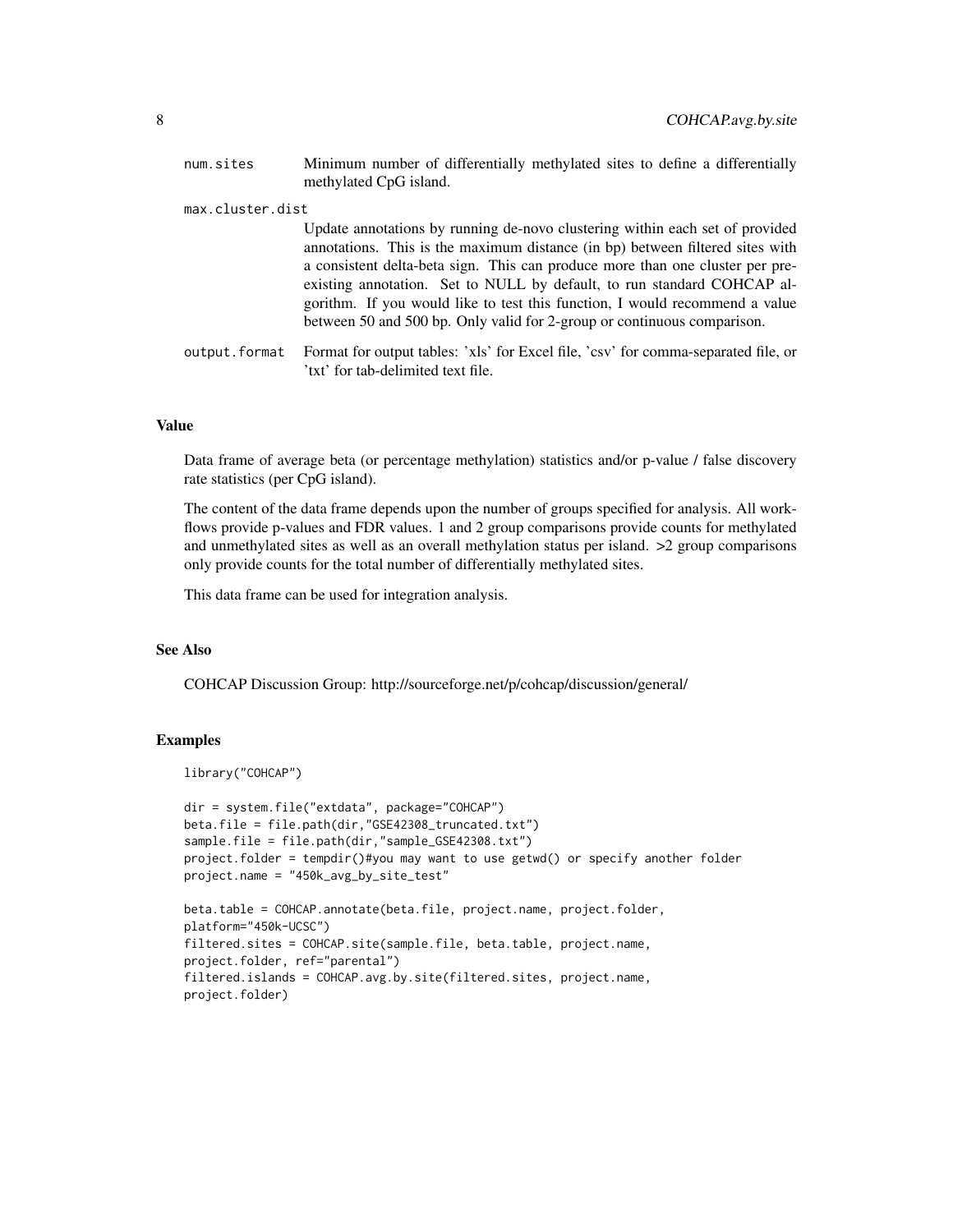<span id="page-8-0"></span>COHCAP.BSSeq.preprocess

*Preprocessing for Targeted BS-Seq data*

#### Description

WARNING: This function was designed to work with genome\_methylation\_bismark2bedGraph\_v3.pl .bed files (from an earlier version of Bismark) (so, it likely doesn't work with other file formats, such as the coverage files - please see COHCAP.BSSeq\_V2.methyl.table() documentation)

Creates custom annotation file as well as COHCAP input file (for COHCAP.annotate).

This function is not necessary for Illumina methylation array analysis.

Output files will be created in specified locations

#### Usage

COHCAP.BSSeq.preprocess(methyl.folder=getwd(), cohcap.inputfile = file.path(getwd(),"BS\_Seq\_combined.txt"), gene.table = file.path(getwd(),"GENCODE\_Genes.bed"), targeted.regions = file.path(getwd(),"UCSC\_CpG\_Islands.bed"), annotation.file = file.path(getwd(),"COHCAP.targeted.BSSeq.anno.txt"), shore.length=2000)

#### Arguments

| methyl.folder Folder containing bed files created using genome_methylation_bismark2bedGraph_v3.pl                                  |  |  |
|------------------------------------------------------------------------------------------------------------------------------------|--|--|
| (following Bismark alignment)                                                                                                      |  |  |
| cohcap.inputfile                                                                                                                   |  |  |
| Output file containing a tab-delimited table of percentage methylation values.                                                     |  |  |
| This table will compatible with the custom annotation file created by this func-<br>tion (annotation.file)                         |  |  |
| bed file containing gene names and coordinates                                                                                     |  |  |
| targeted.regions                                                                                                                   |  |  |
| bed file containing regions selected for targeted BS-Seq.                                                                          |  |  |
| annotation.file                                                                                                                    |  |  |
| Custom annotation file providing gene and targeted region mappings for CpG<br>sites specifically covered in your Bismark alignment |  |  |
| Length of shores considered to be part of the CpG island (in bp upstream and<br>downstream of targeted region coordinates)         |  |  |
|                                                                                                                                    |  |  |

### Value

This function creates two tab-delimited text files.

One is to be used to as a custom annotation file (annotation.file).

The other is used to create an appropriate input file for COHCAP (cohcap.inputfile).

This function will likely take several hours to run. However, it only needs to be run once.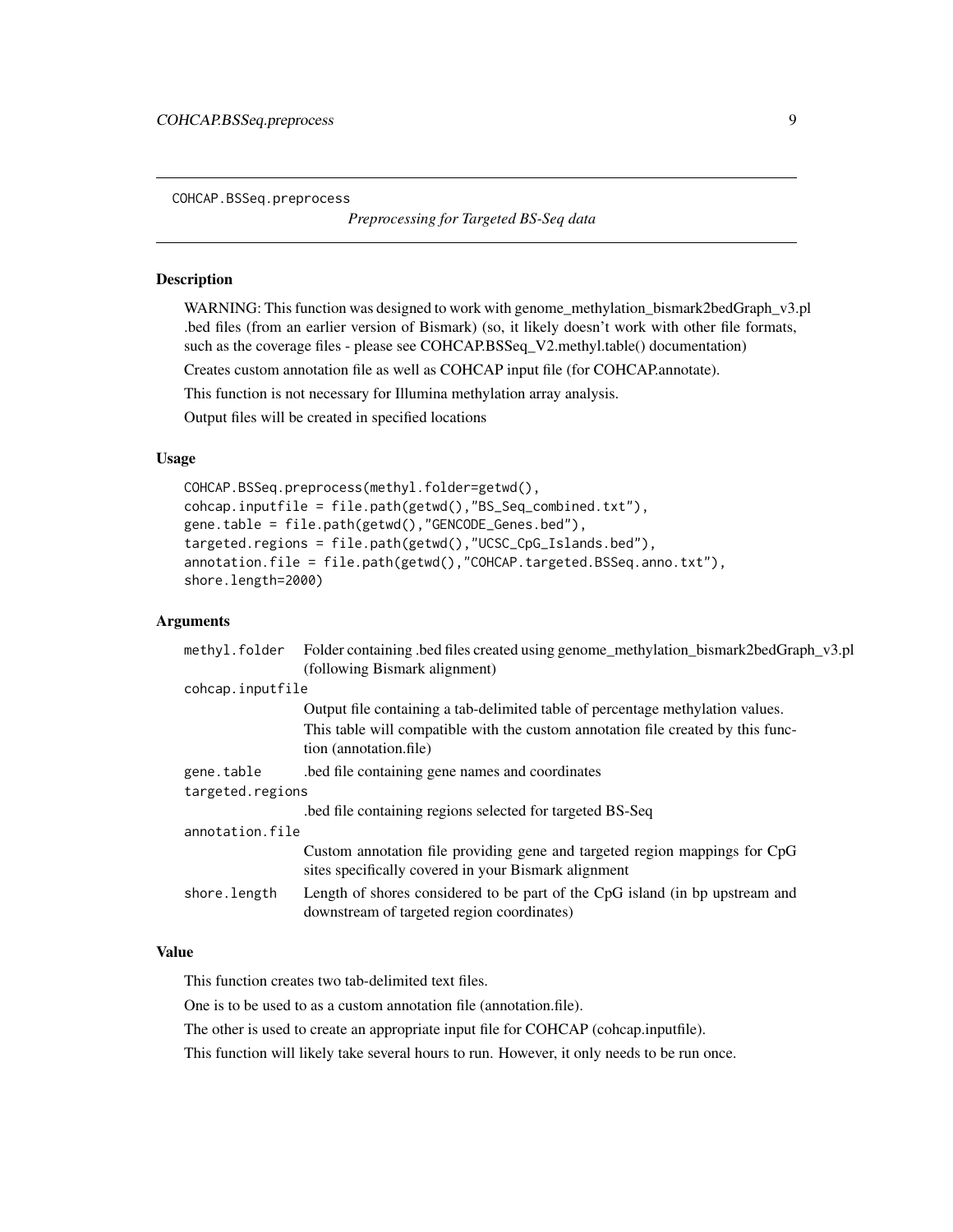# See Also

Useful Example Files: http://sourceforge.net/projects/cohcap/files/COHCAP\_BSSEQ\_anno.zip/download \*Default settings utilize these files (in current working directory) \*These files were created using the UCSC Genome Browser (build hg19)

Raw Data for Demo Dataset: http://www.ncbi.nlm.nih.gov/sra/SRX084504 Full, Formatted Demo Dataset (in standalone package): http://sourceforge.net/projects/cohcap/

Bismark: http://www.bioinformatics.babraham.ac.uk/projects/bismark/

UCSC Genome Browser: http://genome.ucsc.edu/cgi-bin/hgTables?command=start

#### Examples

library("COHCAP")

```
dir = system.file("extdata", package="COHCAP")
bed.folder = file.path(dir,"BSSeq")
gene.table = file.path(dir,"GENCODE_Genes_truncated.bed")
targeted.regions = file.path(dir,"UCSC_CpG_Islands_truncated.bed")
```

```
output.folder = tempdir()#you may want to use getwd() or specify another folder
annotation.file = file.path(output.folder,"COHCAP.targeted.BSSeq.anno.txt")
cohcap.inputfile = file.path(output.folder,"BS_Seq_combined.txt")
```

```
COHCAP.BSSeq.preprocess(bed.folder, cohcap.inputfile, gene.table,
targeted.regions,annotation.file)
```
COHCAP.BSSeq\_V2.methyl.table

*Create Percent Methylation Table from Bismark Coverage files for Targeted BS-Seq data*

# **Description**

Creates percent methylation for COHCAP input (for COHCAP.annotate).

This function is not necessary for Illumina methylation array analysis.

NOTE: This does not create an annotation file. There is a script that can create an annotation file using the output of this function and an Ensembl .gtf (for hg19): \*inst/extdata/Perl/downloaded\_Ensembl\_annotation.pl\*

However, it is possible that the downloaded\_Ensembl\_annotation.pl script may need to be edited for other builds / organisms.

#### Usage

```
COHCAP.BSSeq_V2.methyl.table(cov.files, sampleIDs, percent.table.output,
min.cov = 10, min.percent.observed = 0.75,
chr.index = 1, pos.index = 2, percent.index = 4,
methylated.count.index = 5, unmethylated.count.index = 6,
read.gz=FALSE)
```
<span id="page-9-0"></span>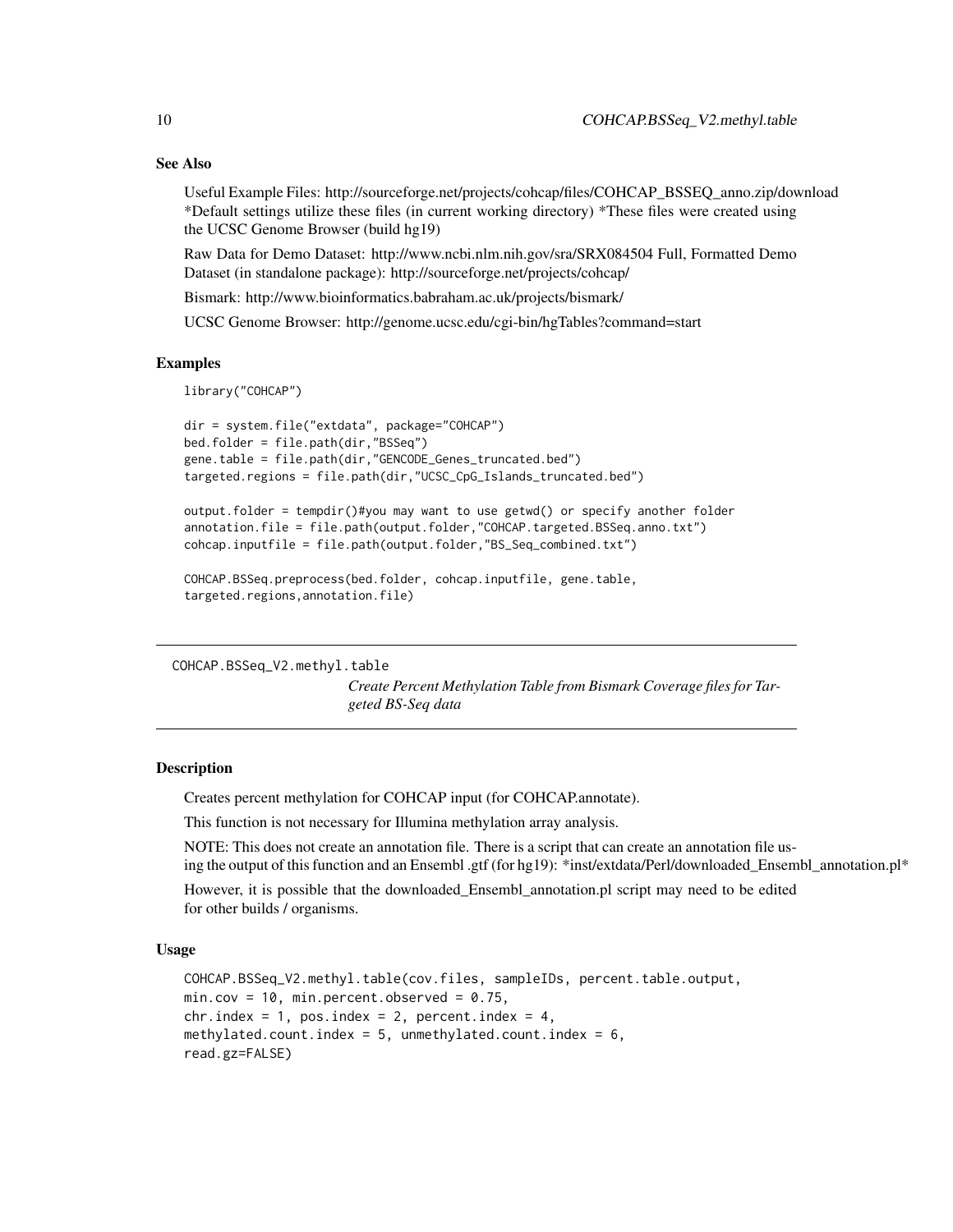| cov.files                | Array of Bismark coverage files created using 'bismark_methylation_extractor'<br>(following Bismark alignment)                                                              |  |
|--------------------------|-----------------------------------------------------------------------------------------------------------------------------------------------------------------------------|--|
|                          | Files can be compressed. However, to double-check files, please set read.gz to<br>TRUE if using the original, compressed files.                                             |  |
| sampleIDs                | Array of sample IDs to be used as column heads in percent methylation table.<br>Paired determined by order (which needs to be the same) in 'cov.files' and 'sam-<br>pleIDs' |  |
| percent.table.output     |                                                                                                                                                                             |  |
|                          | Tab-delimited text output file for this function.                                                                                                                           |  |
|                          | This can be used as the input for COHCAP.annotate(), but an additional annota-<br>tion file is also required for that function.                                             |  |
| min.cov                  | Minimum coverage to list methylation at site for a given samples.                                                                                                           |  |
|                          | Default is 10 reads.                                                                                                                                                        |  |
|                          | If site is present at this coverage in other samples, this value will be represented<br>as an "NA"                                                                          |  |
| min.percent.observed     |                                                                                                                                                                             |  |
|                          | Minimum percent of samples with at least 'min.cov' at a particular site.<br>Default is 0.75 (75%)                                                                           |  |
| chr.index                | 1-based index for chromosome in input file (element within 'cov.files' array).                                                                                              |  |
|                          | So, if this value is changed, function can potentially be applied to any table with<br>all necessary values.                                                                |  |
| pos.index                | 1-based index for chromosome position in input file (element within 'cov.files'<br>array).                                                                                  |  |
|                          | So, if this value is changed, function can potentially be applied to any table with<br>all necessary values.                                                                |  |
| percent.index            | 1-based index for percent methylation in input file (element within 'cov.files'<br>array).                                                                                  |  |
|                          | So, if this value is changed, function can potentially be applied to any table with<br>all necessary values.                                                                |  |
|                          | Not strictly necessary if methylated and unmethylated counts also present, but<br>this is currently required to be defined.                                                 |  |
| methylated.count.index   |                                                                                                                                                                             |  |
|                          | 1-based index for methylated counts in input file (element within 'cov.files' ar-<br>ray).                                                                                  |  |
|                          | So, if this value is changed, function can potentially be applied to any table with<br>all necessary values.                                                                |  |
| unmethylated.count.index |                                                                                                                                                                             |  |
|                          | 1-based index for unmethylated counts in input file (element within 'cov.files'<br>array).                                                                                  |  |
|                          | So, if this value is changed, function can potentially be applied to any table with<br>all necessary values.                                                                |  |
| read.gz                  | Logical: are all files in 'cov.files' compressed?                                                                                                                           |  |
|                          | One value, so compression status must be the same for all files.                                                                                                            |  |
|                          | May not be strictly necessary, but probably good to check input file type.                                                                                                  |  |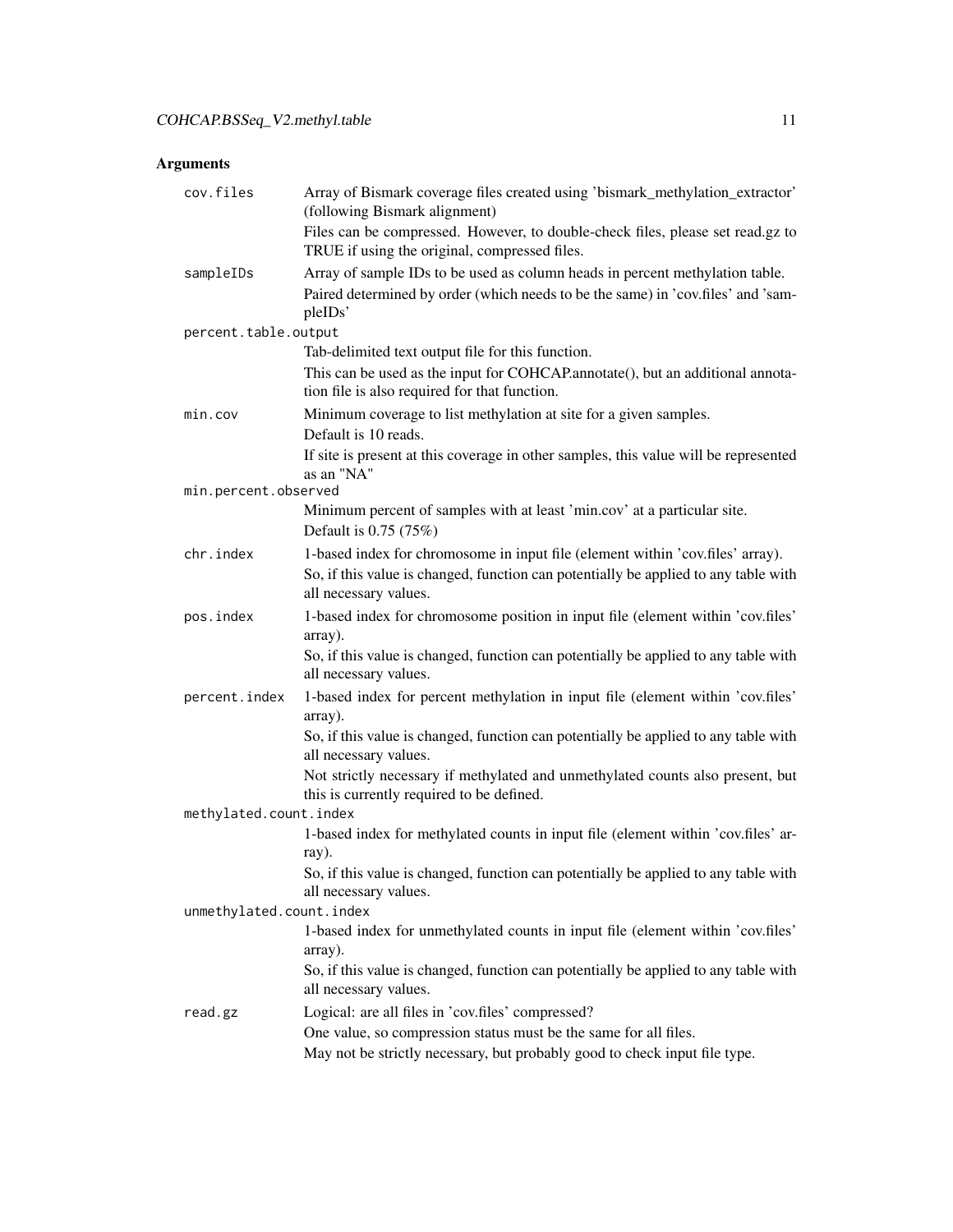# <span id="page-11-0"></span>Value

This function creates a tab-delimited text containing methylation values for samples present in at least 'min.percent.observed' samples.

This table would be comparable to the beta input file for COHCAP.annotate().

The 1st column from this table could also be used to create an annotation file.

# See Also

Bismark: http://www.bioinformatics.babraham.ac.uk/projects/bismark/

Raw Data for Demo Dataset (different samples within study described in COHCAP paper): https://www.ncbi.nlm.nih.gov/sra https://www.ncbi.nlm.nih.gov/sra/SRR096438

BioPerl: https://bioperl.org/

Ensembl: https://ensembl.org

For hg19, there are steps to find and download the Ensembl .gtf are within: inst/extdata/Perl/downloaded\_Ensembl\_annotation

#### Examples

```
library("COHCAP")
```

```
dir = system.file("extdata/BSSeq", package="COHCAP")
rep1 = file.path(dir,"SRR096437_truncated.bismark.cov")
rep2 = file.path(dir,"SRR096438_truncated.bismark.cov")
```

```
cov.files = c(rep1, rep2)sampleIDs = c("MCF7.Rep1","MCF7.Rep2")
percent.table="BS_Seq_combined_V2.txt"
```
COHCAP.BSSeq\_V2.methyl.table(cov.files, sampleIDs, percent.table, read.gz=FALSE, min.percent.observed = 0.45)

COHCAP.denovo *De-Novo Identification of Differentially Methylated CpG Site Clusters*

# Description

Identifies differentially methylated CpG sites that form clusters.

Only works with 2-group comparison result. Does not map regions to genes or integrate with gene expression data.

#### Usage

```
COHCAP.denovo(site.table, project.name, project.folder,
min. sites = 4, max.dist = 500, output.format = "txt")
```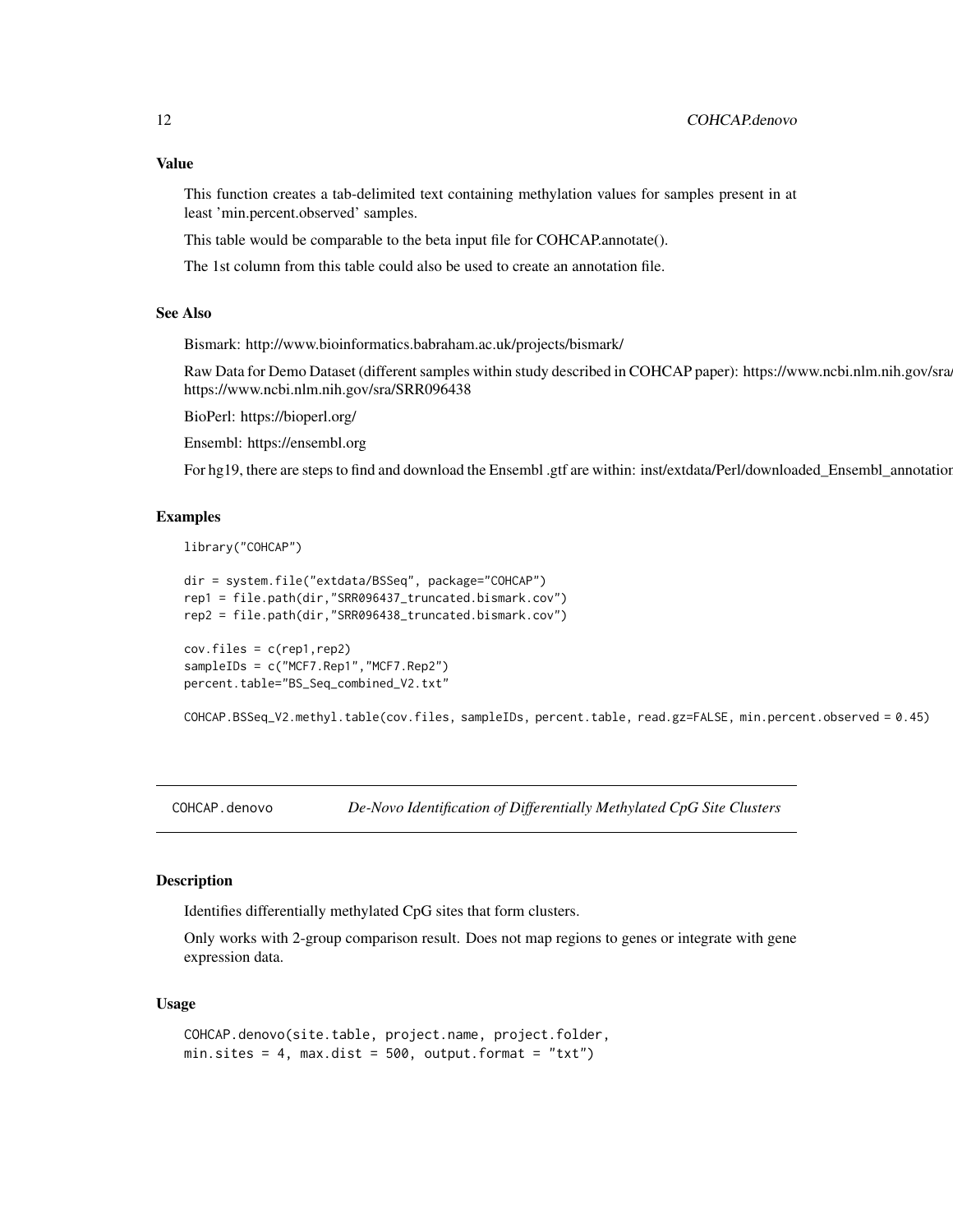# <span id="page-12-0"></span>Arguments

| site.table    | Data frame with CpG site statistics (one row per CpG site) and CpG site anno-<br>tations (in columns $2-5$ ).            |
|---------------|--------------------------------------------------------------------------------------------------------------------------|
|               | The COHCAP site function automatically creates this file.                                                                |
| project.name  | Name for COHCAP project. This determines the names for output files.                                                     |
|               | project.folder Folder for COHCAP output files.                                                                           |
| min.sites     | Minimum number of differentially methylated sites to define a differentially<br>methylated CpG island.                   |
| max.dist      | Maximum distance between ordered differentially methylated CpG sites to be<br>considered in a cluster.                   |
| output.format | Format for output tables: 'xls' for Excel file, 'csv' for comma-separated file, or<br>'txt' for tab-delimited text file. |

# Value

Returns a table of clusters of differentially methylated sites, defined using criteria specified to CO-HCAP.site()

# See Also

COHCAP Discussion Group: http://sourceforge.net/p/cohcap/discussion/general/

# Examples

```
library("COHCAP")
```

```
dir = system.file("extdata", package="COHCAP")
beta.file = file.path(dir,"GSE42308_truncated.txt")
sample.file = file.path(dir,"sample_GSE42308.txt")
project.folder = tempdir()#you may want to use getwd() or specify another folder
project.name = "450k_test"
beta.table = COHCAP.annotate(beta.file, project.name, project.folder,
platform="450k-UCSC")
filtered.sites = COHCAP.site(sample.file, beta.table, project.name,
project.folder, ref="parental")
COHCAP.denovo(filtered.sites, project.name, project.folder)
```
COHCAP.integrate.avg.by.island *Integration with Gene Expression Data(Average by Island Workflow).*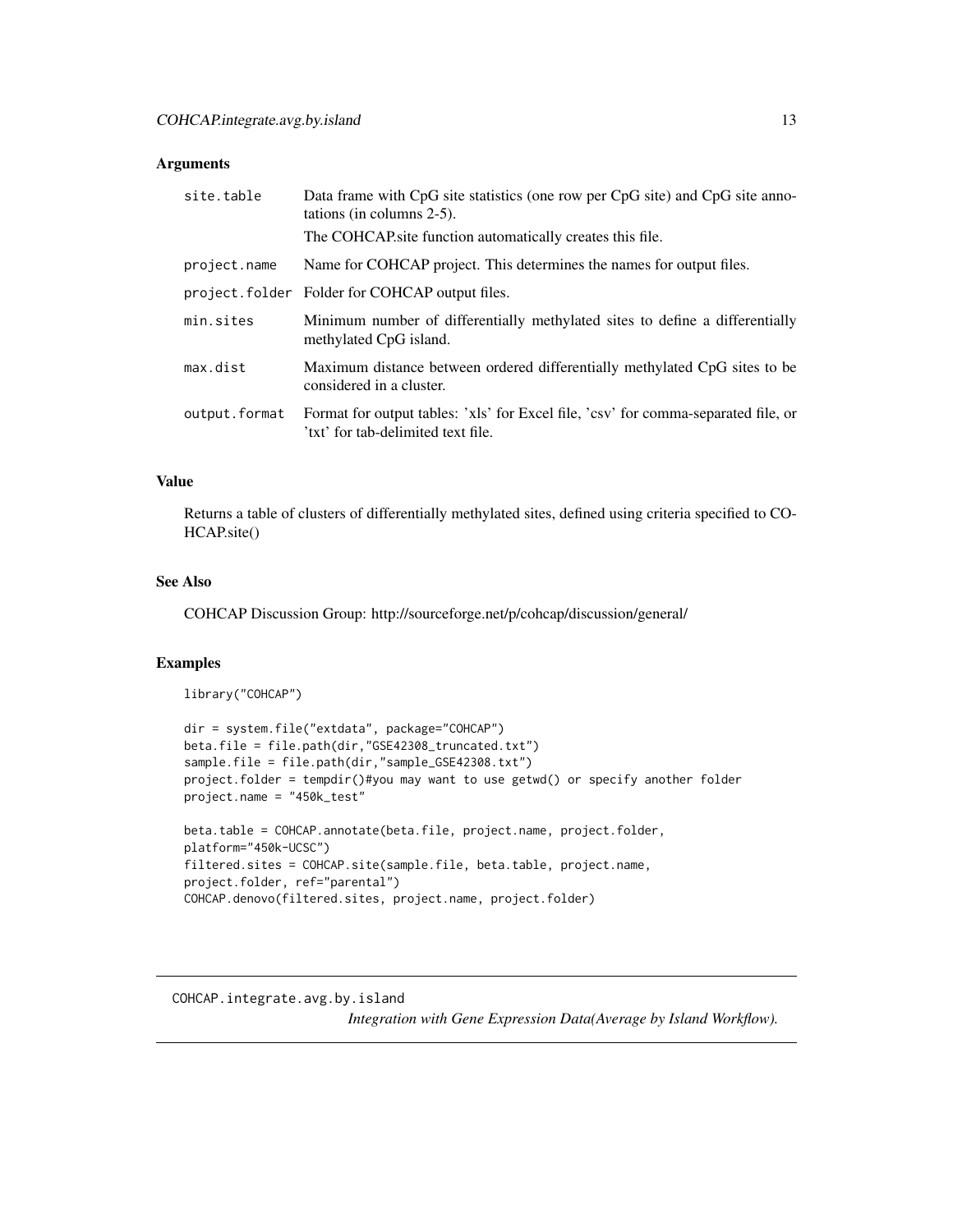# Description

Provides lists of genes with a significant negative correlation between DNA methylation and gene expression data.

A table of normalizated intensity / expression values is provided in the gene expression table and a table of filtered beta values is provided for the DNA methylation data.

Lists of genes with negative expression trends will be created in the "Integrate" folder, along with scatter plots (if descired). All correlation stats are provided in the "Raw\_Data" folder.

### Usage

```
COHCAP.integrate.avg.by.island(island.list, project.name, project.folder,
expr.file, sample.file, cor.pvalue.cutoff=0.05,
cor.fdr.cutoff = 0.05, cor.cutoff = -0.2, plot.scatter=TRUE,
output.format = "txt", ref="none")
```

| island.list       | list with two data frames:                                                                                                            |
|-------------------|---------------------------------------------------------------------------------------------------------------------------------------|
|                   | island.list\$filtered.island.stats = differential methylation results for CpG Islands                                                 |
|                   | island.list\$beta.table = Data frame with beta values averaged across differen-                                                       |
|                   | tially methylated sites (islands in rows, samples in columns). This table is al-                                                      |
|                   | ready filtered for differentially methylated CpG islands.                                                                             |
|                   | The COHCAP.avg.by.island function automatically creates this file.                                                                    |
| project.name      | Name for COHCAP project. This determines the names for output files.                                                                  |
|                   | project.folder Folder for COHCAP output files                                                                                         |
| expr.file         | Table of normalized expression or intensity values (can be for either microarray<br>or RNA-Seq data).                                 |
|                   | Sample IDs (listed in column header) must match the sample IDs used for the<br>DNA methylation data (e.g. those listed in beta.table) |
| sample.file       | Tab-delimited text file providing group attributions for all samples considered<br>for analysis.                                      |
|                   | Only used if plot.scatter=TRUE                                                                                                        |
| cor.cutoff        | The minimum negative correlation coefficient to define a differentially expressed                                                     |
|                   | gene.                                                                                                                                 |
| cor.pvalue.cutoff |                                                                                                                                       |
|                   | Maximum p-value allowed to define a gene as differentially expressed.                                                                 |
|                   | cor. fdr. cutoff Maximum False Discovery Rate (FDR) allowed to define a gene as differentially<br>expressed.                          |
| plot.scatter      | A logical value: Create scatter plot for genes with a significant negative correla-<br>tion?                                          |
| output.format     | Format for output tables: 'xls' for Excel file, 'csv' for comma-separated file, or<br>'txt' for tab-delimited text file               |
| ref               | Describes reference setting for upstream analysis.                                                                                    |
|                   | If creating scatterplots, checks if ref="continuous" (changing plots from discrete<br>to continuous color scale)                      |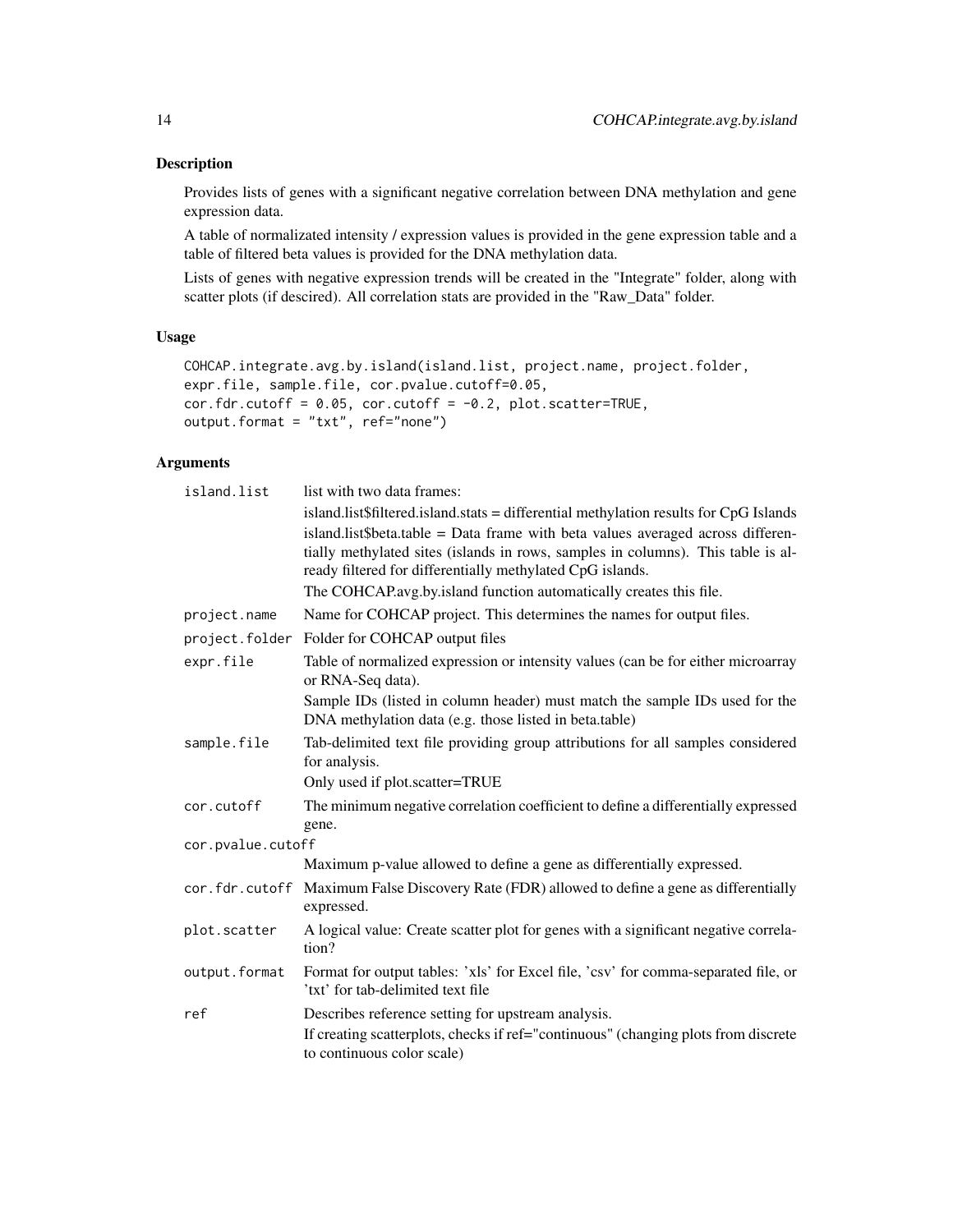# <span id="page-14-0"></span>See Also

COHCAP Discussion Group: http://sourceforge.net/p/cohcap/discussion/general/

#### Examples

```
library("COHCAP")
```

```
dir = system.file("extdata", package="COHCAP")
beta.file = file.path(dir,"GSE42308_truncated.txt")
sample.file = file.path(dir,"sample_GSE42308.txt")
project.folder = tempdir()#you may want to use getwd() or specify another folder
expression.file = file.path(dir,"expression-Average_by_Island_truncated.txt")
project.name = "450k_avg_by_island_test"
beta.table = COHCAP.annotate(beta.file, project.name, project.folder,
platform="450k-UCSC")
filtered.sites = COHCAP.site(sample.file, beta.table, project.name,
project.folder, ref="parental")
island.list = COHCAP.avg.by.island(sample.file, filtered.sites,
beta.table, project.name, project.folder, ref="parental")
COHCAP.integrate.avg.by.island(island.list, project.name,
```
project.folder, expression.file, sample.file)

COHCAP.integrate.avg.by.site

*Integration with Gene Expression Data(Average by Site Workflow).*

#### Description

Provides lists of genes with an inverse CpG island methylation trend (Methylation Down, Expression Up and Methylation Up, Expression Down).

Lists of genes with negative expression trends will be created in the "Integrate" folder.

The "Average by Site" workflow requires that genes already have fold-change, p-value, and FDR values calculated. There many tools available for this type of analysis (limma, DEseq2, edgeR, etc.)

This function will only work for 2-group comparisons.

#### Usage

```
COHCAP.integrate.avg.by.site(island.table, project.name, project.folder,
expr.file, expr.pvalue=0.05, expr.fdr = 0.05, expr.fc = 1.5,
output.format = "txt")
```
# Arguments

island.table Data frame with CpG island statistics (one row per CpG island) for differentially methylated CpG islands. The COHCAP.avg.by.site function automatically creates this file.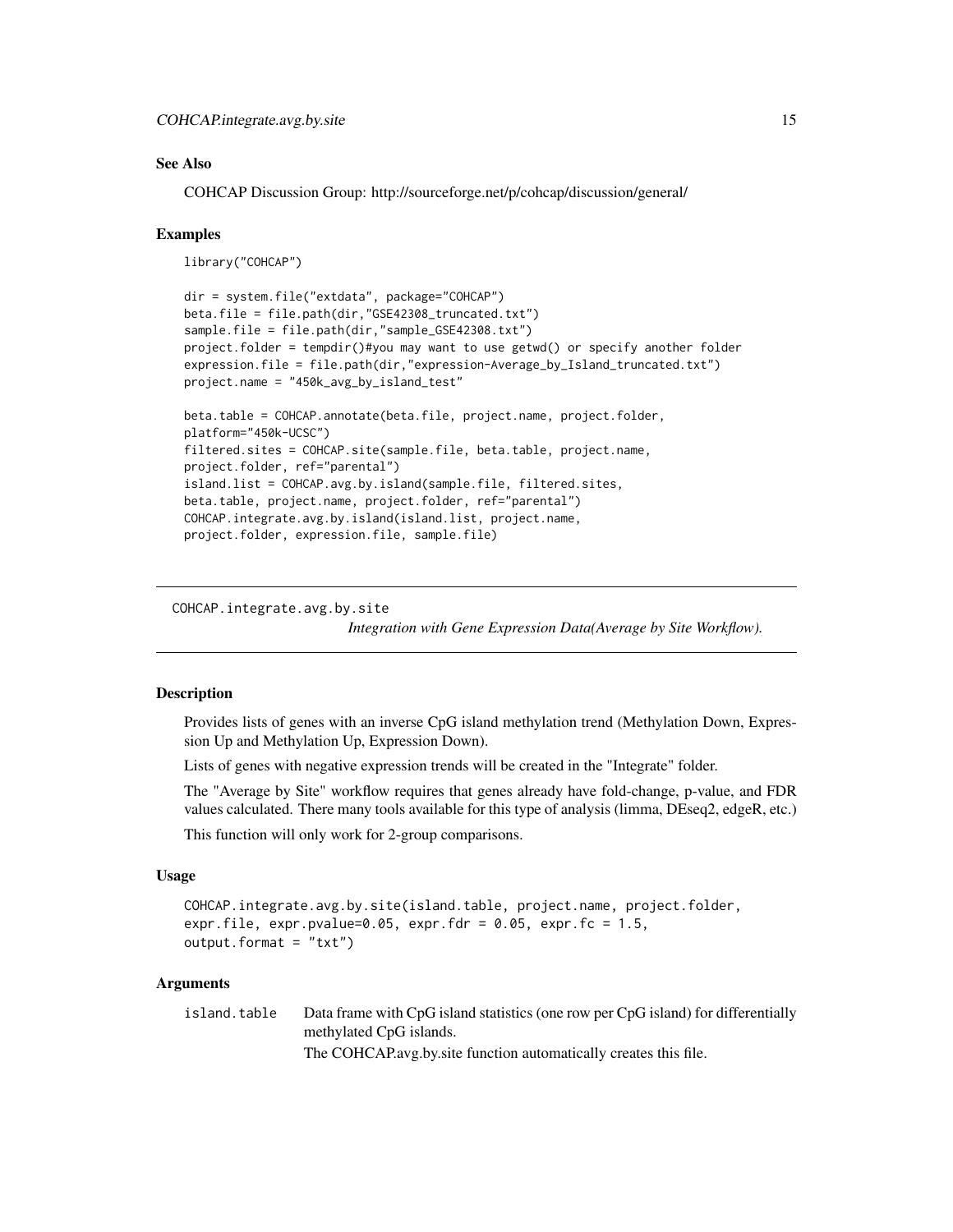project.name Name for COHCAP project. This determines the names for output files.

project.folder Folder for COHCAP output files

| expr.file     | Table of differential expression statistics. Gene symbols must be in the first<br>column, fold-change values must be in the second column, p-values must be in<br>the third column, and false discovery rate (FDR) values must be in the fourth<br>column. |
|---------------|------------------------------------------------------------------------------------------------------------------------------------------------------------------------------------------------------------------------------------------------------------|
|               | These statistics must be calculated outside of COHCAP. Duplicate gene symbols<br>are OK - statistics will be averaged among duplicate gene symbols.                                                                                                        |
| expr.fc       | The minimum absolute value for fold-change values (treatment versus refer-<br>ence) to define gene as differentially expressed (from gene expression table).<br>Only used for 2-group comparison. Fold-change is expected to be on a linear<br>scale.      |
| expr.pvalue   | Maximum p-value allowed to define a gene as differentially expressed (from<br>gene expression table).                                                                                                                                                      |
| expr.fdr      | Maximum False Discovery Rate (FDR) allowed to define a gene as differentially<br>expressed (from gene expression table)                                                                                                                                    |
| output.format | Format for output tables: 'xls' for Excel file, 'csv' for comma-separated file, or<br>'txt' for tab-delimited text file                                                                                                                                    |

# See Also

COHCAP Discussion Group: http://sourceforge.net/p/cohcap/discussion/general/

# Examples

```
library("COHCAP")
```

```
dir = system.file("extdata", package="COHCAP")
beta.file = file.path(dir,"GSE42308_truncated.txt")
sample.file = file.path(dir,"sample_GSE42308.txt")
project.folder = tempdir()#you may want to use getwd() or specify another folder
expression.file = file.path(dir,"expression-Average_by_Site_truncated.txt")
project.name = "450k_avg_by_site_test"
beta.table = COHCAP.annotate(beta.file, project.name, project.folder,
platform="450k-UCSC")
filtered.sites = COHCAP.site(sample.file, beta.table, project.name,
```

```
project.folder, ref="parental")
filtered.islands = COHCAP.avg.by.site(filtered.sites, project.name,
project.folder)
COHCAP.integrate.avg.by.site(filtered.islands, project.name, project.folder,
expression.file)
```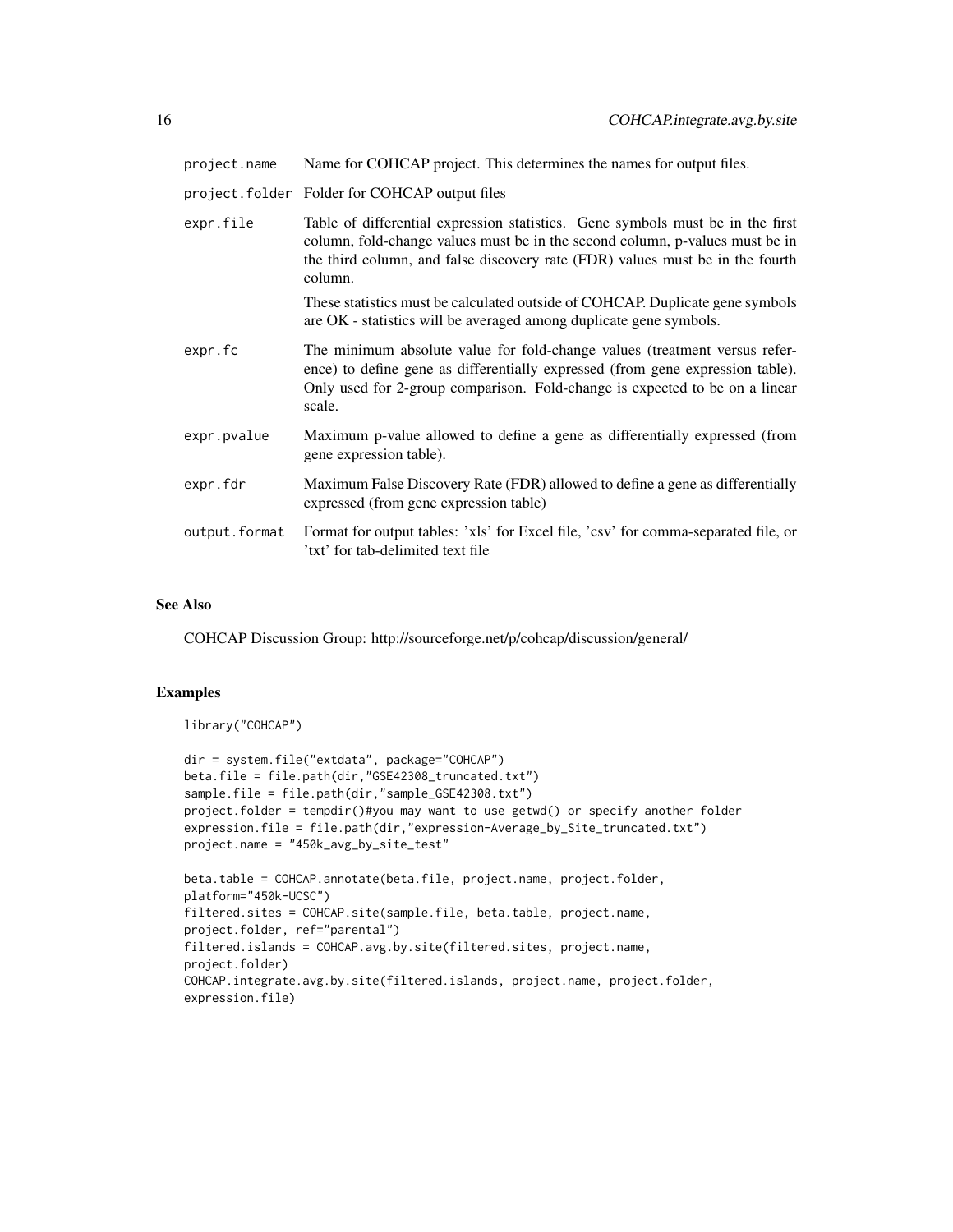<span id="page-16-0"></span>

### Description

Provides descriptive statistics (median, top/bottom quartiles, mininum,maximum), sample histograms, sample dendrogram, principal component analysis plot.

Output files will be created in the "QC" subfolder.

#### Usage

```
COHCAP.qc(sample.file, beta.table, project.name, project.folder,
plot.legend=TRUE, color.palette = c("red","blue",
"green","orange","purple","cyan","pink","maroon",
"yellow","grey","black",colors()))
```
# Arguments

| sample.file   | Tab-delimited text file providing group attributions for all samples considered<br>for analysis.                                                                                                                                                                       |
|---------------|------------------------------------------------------------------------------------------------------------------------------------------------------------------------------------------------------------------------------------------------------------------------|
| beta.table    | Data frame with CpG sites in columns (with DNA methylation represented as<br>beta values or percentage methylation), samples in columns, and CpG site an-<br>notations are included (in columns 2-5).<br>The COHCAP annotate function automatically creates this file. |
| project.name  | Name for COHCAP project. This determines the names for output files.                                                                                                                                                                                                   |
|               | project.folder Folder for COHCAP output files                                                                                                                                                                                                                          |
| plot.legend   | A logical value: Should legend be plotted within QC figures?                                                                                                                                                                                                           |
| color.palette | Colors for primary variable (specified in the second column of the sample file).                                                                                                                                                                                       |
|               | Remember, COHCAP can only analyze discrete variables categoried with groups<br>(preferably with replicates).                                                                                                                                                           |

### See Also

COHCAP Discussion Group: http://sourceforge.net/p/cohcap/discussion/general/

#### Examples

```
library("COHCAP")
```

```
dir = system.file("extdata", package="COHCAP")
beta.file = file.path(dir,"GSE42308_truncated.txt")
sample.file = file.path(dir,"sample_GSE42308.txt")
project.folder = tempdir()#you may want to use getwd() or specify another folder
project.name = "450k_test"
```
beta.table = COHCAP.annotate(beta.file, project.name, project.folder,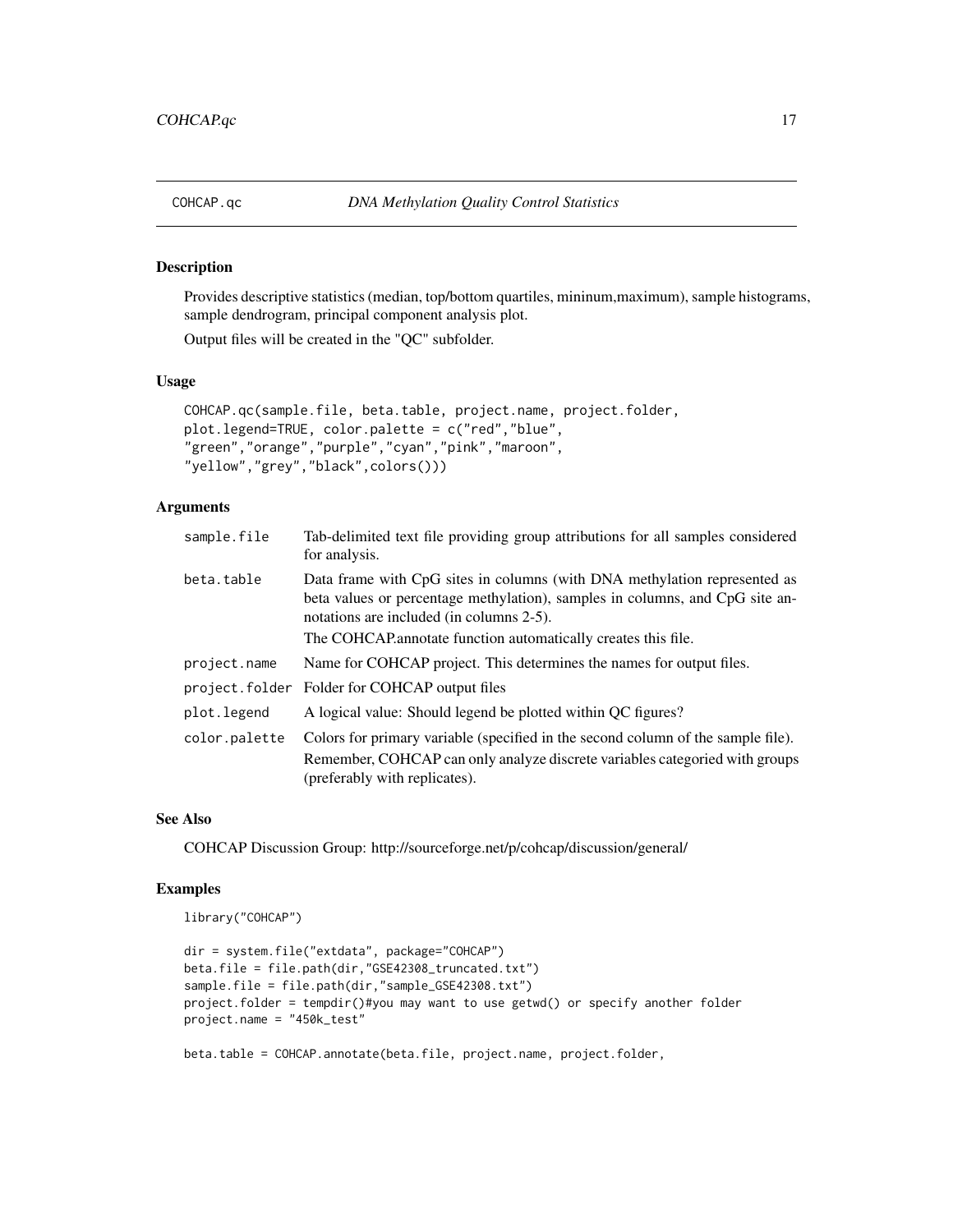```
platform="450k-UCSC")
COHCAP.qc(sample.file, beta.table, project.name, project.folder)
```
COHCAP.reformatFinalReport

*Prepare COHCAP beta file from Illumina GenomeStudio Final Report*

# Description

Reformats FinalReport file into format for COHCAP.annotate() function.

Optionally allows user to re-name samples, using a table where the first column is the chipID and the 2nd column is the name that should appear in heatmaps, etc.

# Usage

```
COHCAP.reformatFinalReport(FinalReport, beta.file, renaming.file=NULL,
detection.pvalue.cutoff=0.01)
```
## Arguments

| FinalReport             | FinalReport from Illumina GenomeStudio. "AVG_Beta" and "Detection Pval"<br>columns should be exported for "Sample Methylation Profile".                                                                      |
|-------------------------|--------------------------------------------------------------------------------------------------------------------------------------------------------------------------------------------------------------|
|                         | The goal of this function is to create a single table with beta values, with the<br>Detection P-value being used to remove measurements with low intensities.                                                |
| beta.file               | Table of beta / percentage methylation values. CpG sites are represented in rows.<br>Samples are represented in columns.<br>Samples with high detection p-values will be censored as NA values.              |
| renaming.file           | If you would like to provide more descriptive names for your samples, uprovide<br>a table where the first column is the chipID and the 2nd column is the name that<br>should appear in heatmaps, etc.        |
|                         | Please make sure your new names don't begin with numbers, or contain certain<br>special characters (such as dashes, spaces, etc) that will be reformated as periods<br>in column names when imported into R. |
| detection.pvalue.cutoff |                                                                                                                                                                                                              |
|                         |                                                                                                                                                                                                              |

Maximum p-value to keep beta values in reformated table.

# Value

Function does not return value. Instead, it writes the censored beta table for COHCAP input as a text file (specified as 'beta.file').

# See Also

COHCAP Discussion Group: http://sourceforge.net/p/cohcap/discussion/general/

<span id="page-17-0"></span>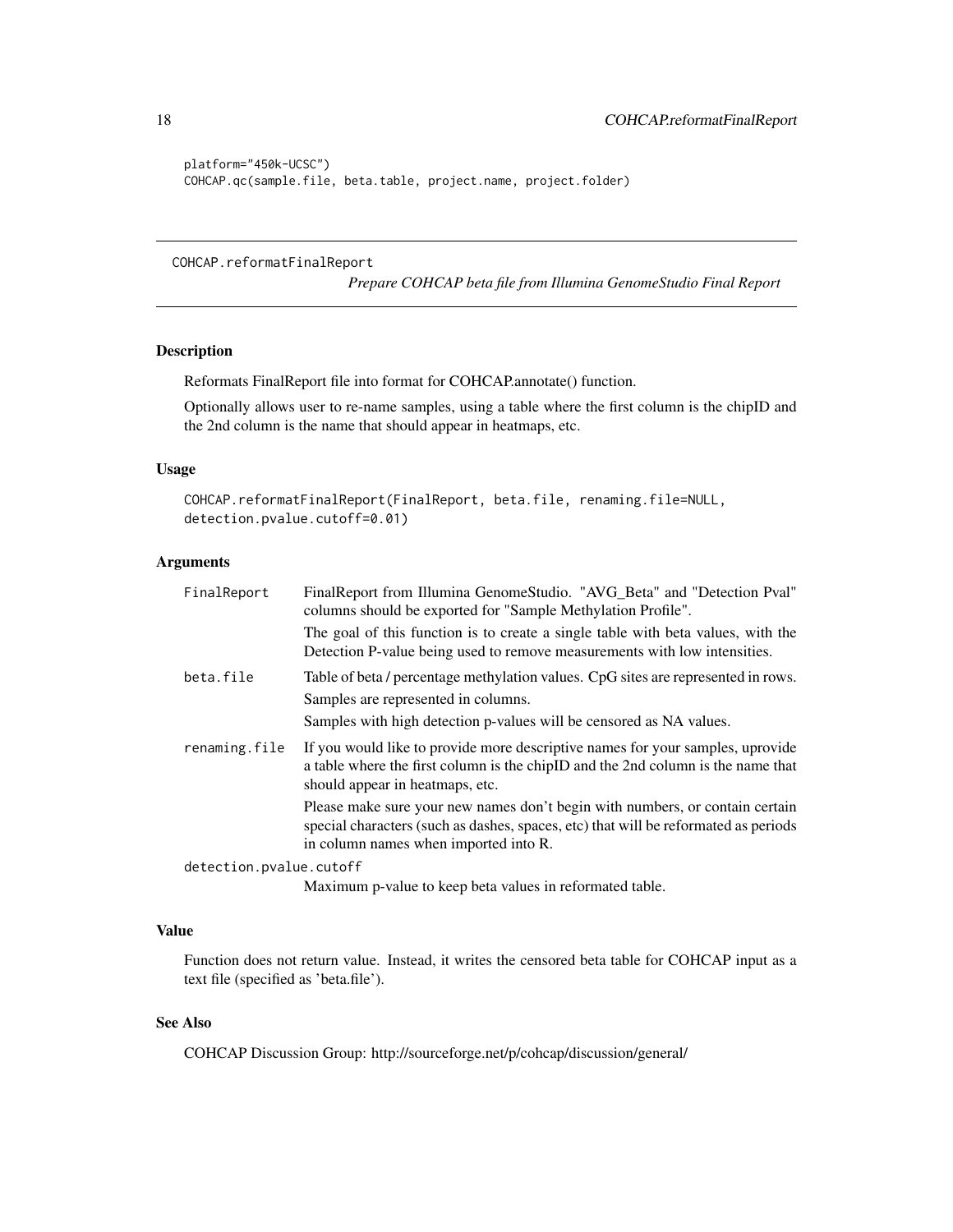# <span id="page-18-0"></span>COHCAP.site 19

### Examples

```
library("COHCAP")
dir = system.file("extdata", package="COHCAP")
FinalReport = file.path(dir,"EPIC_DEMO.txt")
beta.file = "COHCAP_beta.txt"
sample.relabel.file = file.path(dir,"EPIC_DEMO_samples.txt")
COHCAP.reformatFinalReport(FinalReport, beta.file, renaming.file=sample.relabel.file)
project.folder = tempdir()#you may want to use getwd() or specify another folder
project.name = "EPIC_FinalReport_test"
annotation.file = file.path(dir,"EPIC_DEMO_mapping.txt")
beta.table = COHCAP.annotate(beta.file, project.name, project.folder,
platform="custom",annotation.file=annotation.file,
output.format = "txt")
```
COHCAP.site *CpG Site Differential Methylation Analysis*

# Description

Provides statistics for CpG sites as well as a list of differentially methylated sites. Can also provide .wig files for visualization in IGV, UCSC Genome Browser, etc.

List of differentially methylated sites and .wig files will be created in the "CpG\_Site" folder. Table of statistics for all CpG sites will be created in the "Raw\_Data" folder.

# Usage

```
COHCAP.site(sample.file, beta.table, project.name, project.folder,
methyl.cutoff=0.7, unmethyl.cutoff = 0.3, paired=FALSE,
delta. beta. cutoff = 0.2, pvalue. cutoff = 0.05,fdr.cutoff=0.05, ref="none", num.groups=2,
lower.cont.quantile=0, upper.cont.quantile=1,
create.wig = "avg", alt.pvalue="none",
plot.heatmap=TRUE, output.format = "txt", heatmap.dist.fun="Euclidian")
```

| sample.file  | Tab-delimited text file providing group attributions for all samples considered<br>for analysis.                                                                                                                                                                       |
|--------------|------------------------------------------------------------------------------------------------------------------------------------------------------------------------------------------------------------------------------------------------------------------------|
| beta.table   | Data frame with CpG sites in columns (with DNA methylation represented as<br>beta values or percentage methylation), samples in columns, and CpG site an-<br>notations are included (in columns 2-5).<br>The COHCAP annotate function automatically creates this file. |
|              |                                                                                                                                                                                                                                                                        |
| project.name | Name for COHCAP project. This determines the names for output files.                                                                                                                                                                                                   |
|              | project.folder Folder for COHCAP output files                                                                                                                                                                                                                          |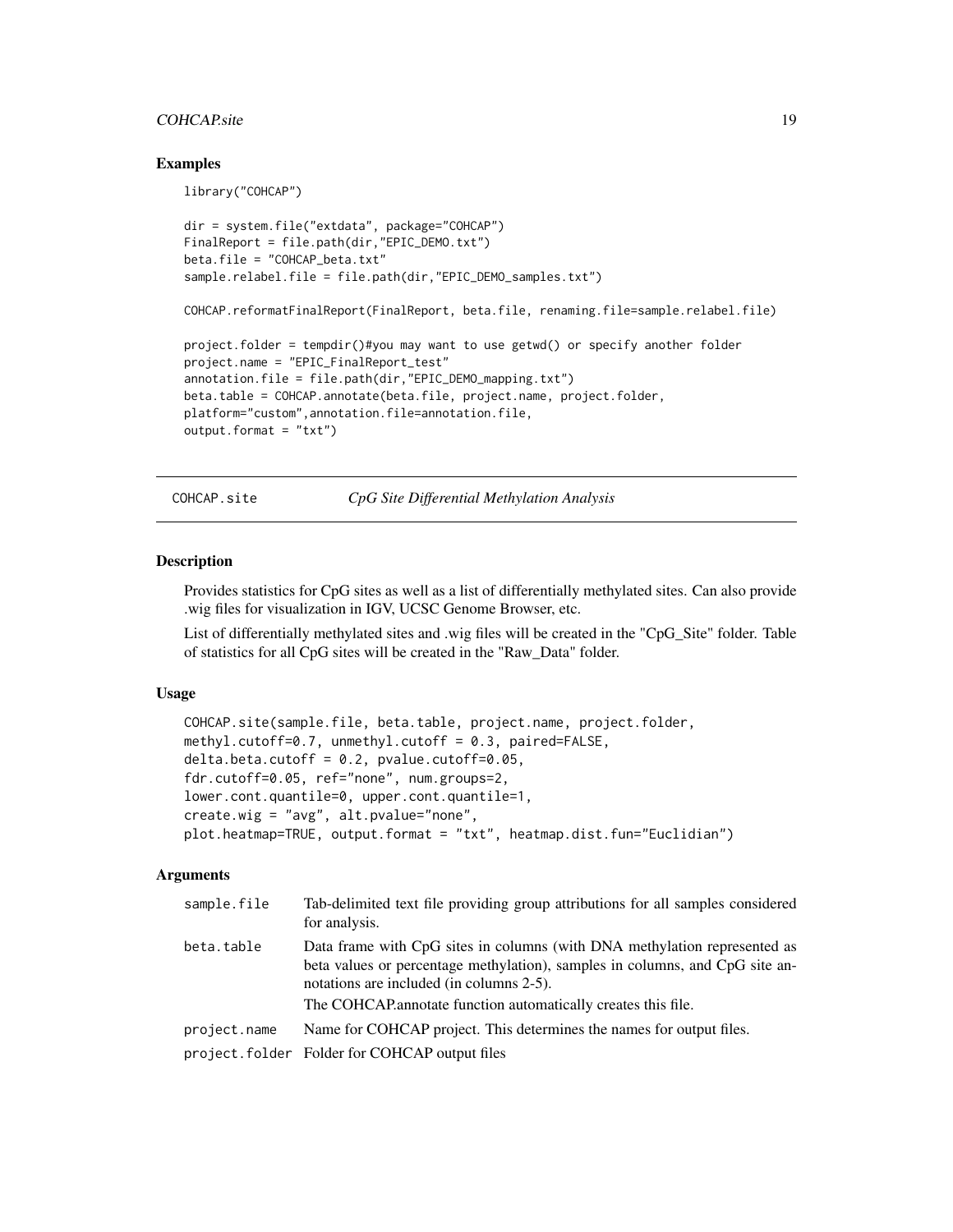| methyl.cutoff       | Minimum beta or percentage methylation value to be used to define a methylated<br>CpG site. Default is 0.7 (used for beta values), which would correspond to 70<br>percent methylation. Used for either 1-group or 2-group comparison.                                                                                                                                                                                                                                                                                                                                                                                        |
|---------------------|-------------------------------------------------------------------------------------------------------------------------------------------------------------------------------------------------------------------------------------------------------------------------------------------------------------------------------------------------------------------------------------------------------------------------------------------------------------------------------------------------------------------------------------------------------------------------------------------------------------------------------|
| unmethyl.cutoff     |                                                                                                                                                                                                                                                                                                                                                                                                                                                                                                                                                                                                                               |
|                     | Minimum beta or percentage methylation value to be used to define an unmethy-<br>lated CpG site. Default is 0.3 (used for beta values), which would correspond to<br>30 percent methylation. Used for either 1-group or 2-group comparison.                                                                                                                                                                                                                                                                                                                                                                                   |
| delta.beta.cutoff   |                                                                                                                                                                                                                                                                                                                                                                                                                                                                                                                                                                                                                               |
|                     | The minimum absolute value for delta-beta values (mean treatment beta - mean<br>reference beta) to define a differentially methylated CpG site. Only used for<br>2-group comparison.                                                                                                                                                                                                                                                                                                                                                                                                                                          |
| pvalue.cutoff       | Maximum p-value allowed to define a site as differentially methylated. Used<br>only for comparisons with at least 2 groups (with 3 replicates per group)                                                                                                                                                                                                                                                                                                                                                                                                                                                                      |
| fdr.cutoff          | Maximum False Discovery Rate (FDR) allowed to define a site as differentially<br>methylated. Used only for comparisons with at least 2 groups (with 3 replicates<br>per group)                                                                                                                                                                                                                                                                                                                                                                                                                                                |
| ref                 | Reference group used to define baseline methylation levels. Set to "continuous"<br>for a continuous primary variable. Otherwise, only used for 2-group compari-<br>son.                                                                                                                                                                                                                                                                                                                                                                                                                                                       |
| num.groups          | Number of groups described in sample description file. COHCAP algorithm<br>differs when analysing 1-group, 2-group, or >2-group comparisons. Not used if<br>"ref" is set to "continuous" (for linear-regression of a continuous variable).                                                                                                                                                                                                                                                                                                                                                                                    |
| create.wig          | Set to "avg" to create average beta (per group) and delta-beta values. Set to<br>"sample" to create .wig files for each sample. Set to "avg.and.sample" to create<br>average, delta-beta, and per-sample .wig files. Seto to "none" to avoid creating<br>.wig files In the standalone version of COHCAP, this was only an option when<br>using the "Average by Site" workflow (because that was the only situation where<br>the analysis method matched the visualization). .wig files are defined with re-<br>spect to hg19 (for pre-defined annotation files) and can be visualized using IGV,<br>UCSC Genome Browser, etc. |
| plot.heatmap        | Logical value: Should heatmap be created to visualize CpG site differential<br>methylation? For best comparison to island heatmap, please use same parame-<br>ters at site and island level.                                                                                                                                                                                                                                                                                                                                                                                                                                  |
| lower.cont.quantile |                                                                                                                                                                                                                                                                                                                                                                                                                                                                                                                                                                                                                               |
|                     | For continuous analysis, what beta quantile should be the lower threshold for<br>calculating delta-beta values? Default = $0$ (minimum)                                                                                                                                                                                                                                                                                                                                                                                                                                                                                       |
| upper.cont.quantile |                                                                                                                                                                                                                                                                                                                                                                                                                                                                                                                                                                                                                               |
|                     | For continuous analysis, what beta quantile should be the upper threshold for<br>calculating delta-beta values? Default = $1$ (maximum)                                                                                                                                                                                                                                                                                                                                                                                                                                                                                       |
| alt.pvalue          | Use alternative strategies for p-value calculations.                                                                                                                                                                                                                                                                                                                                                                                                                                                                                                                                                                          |
|                     | Be careful that the workflow matches the p-value calculation.                                                                                                                                                                                                                                                                                                                                                                                                                                                                                                                                                                 |
|                     | For 'rANOVA.1way', use ANOVA (R function) instead of t-test (for 1-variable,<br>2-group comparison). Might be helpful when SD is 0.                                                                                                                                                                                                                                                                                                                                                                                                                                                                                           |
|                     | For 'cppANOVA.1way', use ANOVA (C++ code) instead of t-test (for 1-variable,<br>2-group comparison). Helps decrease run-time relative to R-code.                                                                                                                                                                                                                                                                                                                                                                                                                                                                              |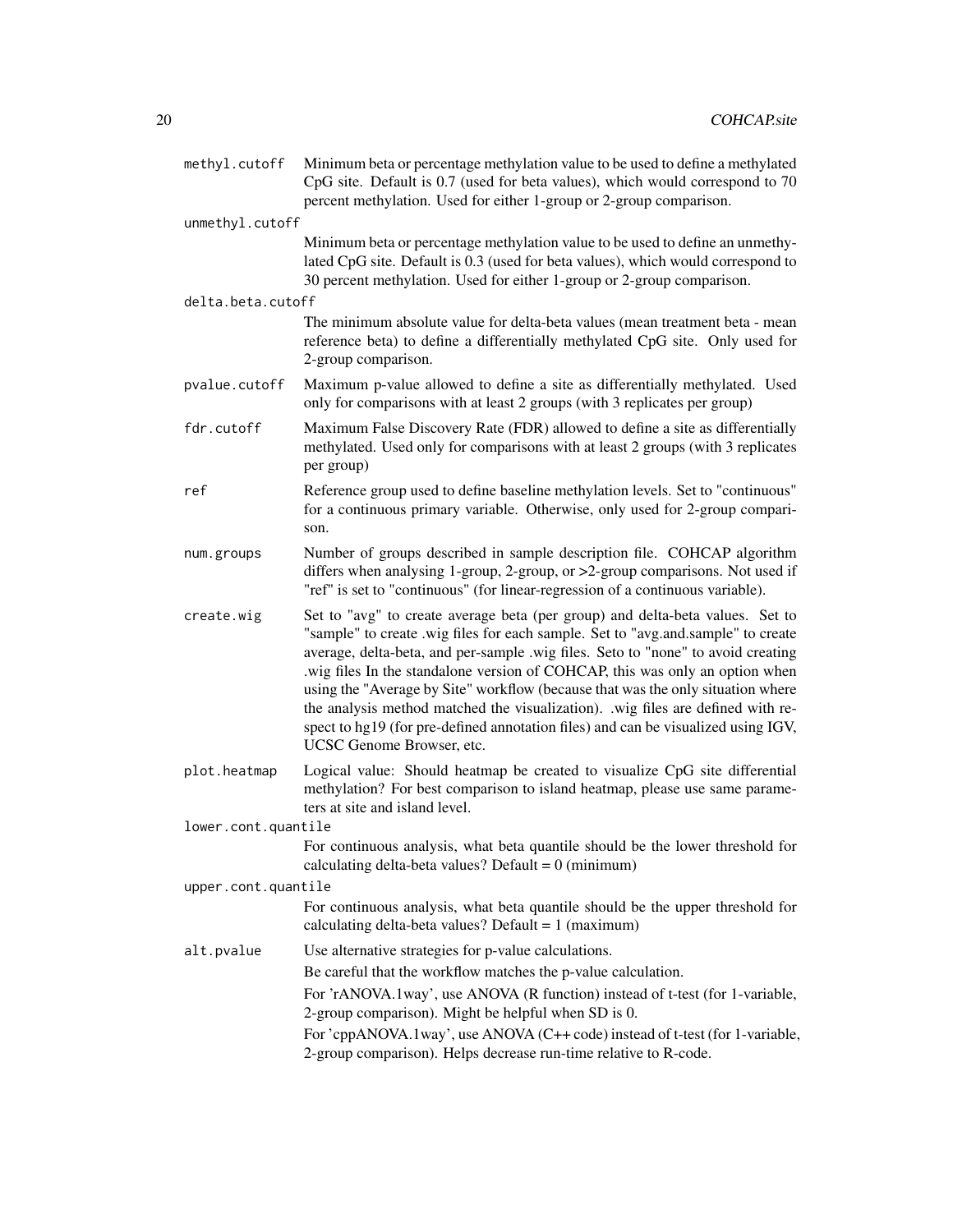For 'cppANOVA.2way', use C++ code instead of R function for t-test (for 2 variable, 2-group comparison). Helps decrease run-time relative to R-code, but p-value may be different. For this implementation, I require having at replicates for each interaction term (such as having replicate treatmentswith multiple backgrounds, cell lines, etc.). If each sample has exactly one pair ( as may be the case with tumor-normal pairs), and you need to decrease the COHCAP run-time, you may consider using 'cppPairedTtest'.

For 'cppWelshTtest', use C++ code instead of R function for t-test (for 1-variable, 2-group comparison). Helps decrease run-time relative to R-code, but p-value will be different than t.test() function (C++ code assumes unequal variance between groups).

For 'cppPairedTtest', use C++ code instead of R function for t-test (for 2-variable, 2-group comparison). Helps decrease run-time relative to R-code. T-test not usually paired in COHCAP, so p-value will be different than for 1-variable test. May be useful if you need to speed up code and all measurements are paired.

For 'cppLmResidual.1var', use C++ code instead of R function for linear regression (t-test for residuals). Only valid for continuous analysis with 1 variable. WARNING: This code may less sensitive than normal lm() or ANOVA with smaller sample sizes (such as  $n=6$ ).

For 'RcppArmadillo.fastLmPure', use 'fastLmPure' function within RcppArmadillo for linear regression, with  $R$  pt() t-distribution for p-value calculation. This can help decrease the run-time, relative to the lm() function that is used by default.

Can be 'none','rANOVA.1way','RcppArmadillo.fastLmPure', 'cppANOVA.1way', 'cppANOVA.2way','cppWelshTtest', or 'cppPairedTtest'.

| heatmap.dist.fun |                                                                                                                                                                                                                                                                                         |  |
|------------------|-----------------------------------------------------------------------------------------------------------------------------------------------------------------------------------------------------------------------------------------------------------------------------------------|--|
|                  | Distance metric for clustering in heatmap.                                                                                                                                                                                                                                              |  |
|                  | Can be 'Euclidian' or 'Pearson Dissimilarity'.                                                                                                                                                                                                                                          |  |
| paired           | A logical value: Is there any special pairing between samples in different groups?<br>If so, the pairing variable must be specified in the 3rd column of the sample de-<br>scription file. Used for p-value calculation, so this only applies to comparisons<br>with at least 2 groups. |  |
|                  | If you have a secondary continuous variable (like age), you can set paired to<br>"continuous". COHCAP will then perform linear-regression analysis (convert-<br>ing primary categorical variable into continuous variable, if necessary)                                                |  |
| output.format    | Format for output tables: 'xls' for Excel file, 'csv' for comma-separated file, or<br>'txt' for tab-delimited text file.                                                                                                                                                                |  |

## Value

Data frame of average beta (or percentage methylation) statistics and/or p-value / false discovery rate statistics.

The content of the data frame depends upon the number of groups specified for analysis (avg.beta only for 1-group; avg.beta, delta.beta, p-value, and FDR for 2-group; p-value and FDR only for >2 groups).

This data frame is used for CpG island analysis.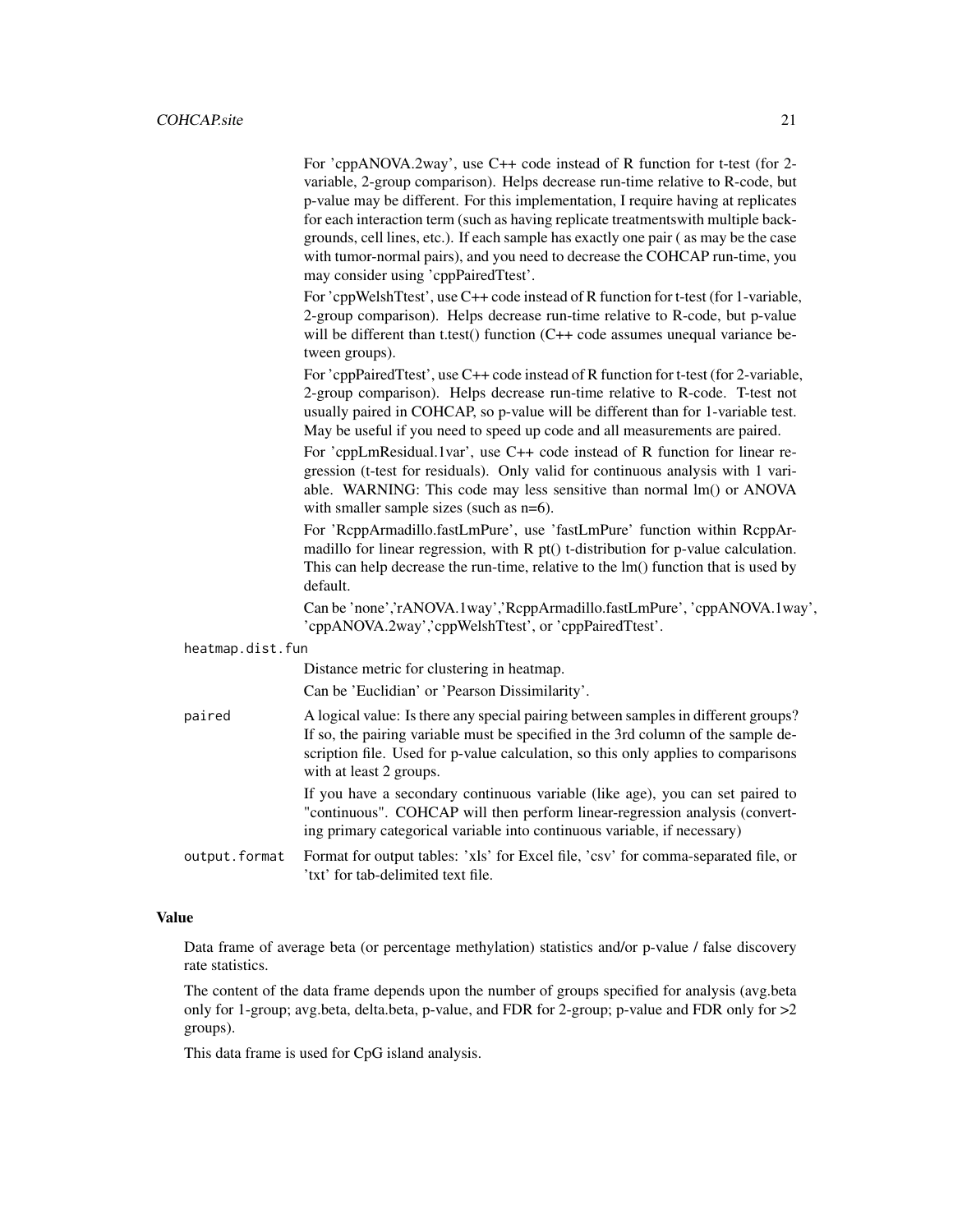# See Also

COHCAP Discussion Group: http://sourceforge.net/p/cohcap/discussion/general/

# Examples

```
library("COHCAP")
```

```
dir = system.file("extdata", package="COHCAP")
beta.file = file.path(dir,"GSE42308_truncated.txt")
sample.file = file.path(dir,"sample_GSE42308.txt")
project.folder = tempdir()#you may want to use getwd() or specify another folder
project.name = "450k_test"
```

```
beta.table = COHCAP.annotate(beta.file, project.name, project.folder,
platform="450k-UCSC")
filtered.sites = COHCAP.site(sample.file, beta.table, project.name,
project.folder, ref="parental")
```